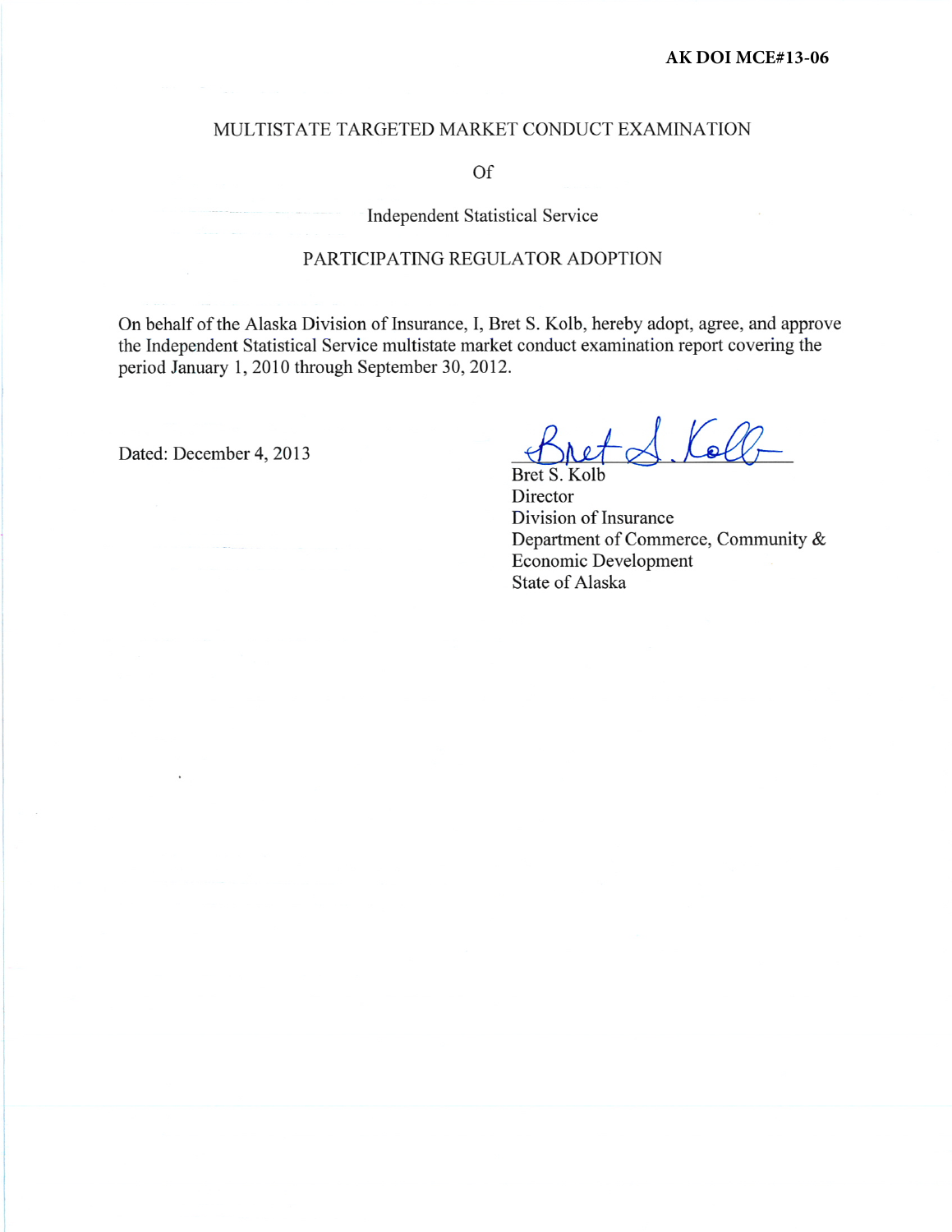**Independent Statistical Service 8700 West Bryn Mawr Avenue Suite 1200S Chicago, IL 60631-3512**

**Report of Examination As of December 31, 2012**

**Examination Report Prepared by Independent Contractors With Regard to a Limited Scope Market Conduct Examination**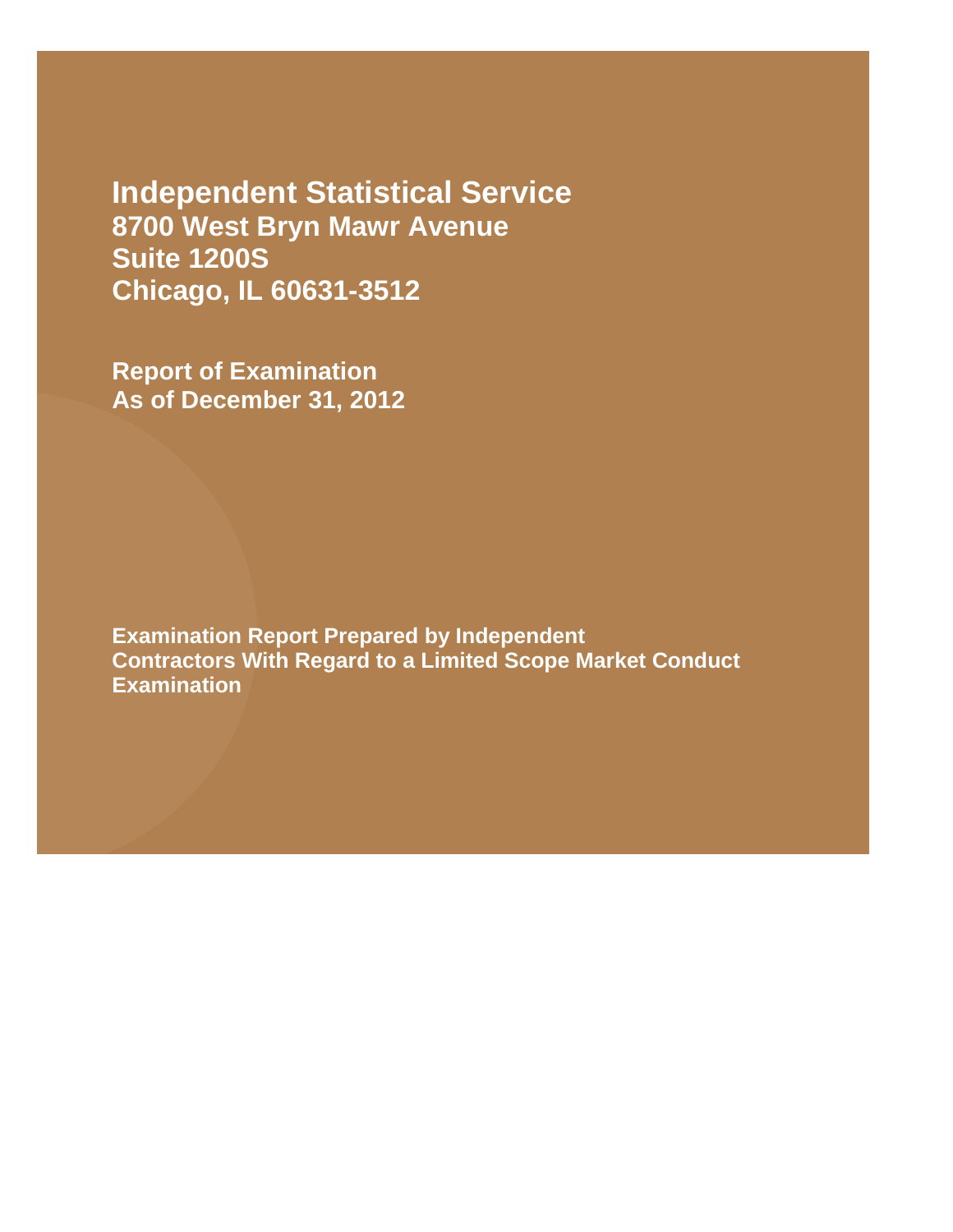# **Table of Contents**

| $\mathbf{I}$ . |    |  |  |  |  |
|----------------|----|--|--|--|--|
|                | Α. |  |  |  |  |
| Ш.             |    |  |  |  |  |
|                | А. |  |  |  |  |
|                | В. |  |  |  |  |
|                | C. |  |  |  |  |
|                | D. |  |  |  |  |
| III.           |    |  |  |  |  |
| IV.            |    |  |  |  |  |
| V.             |    |  |  |  |  |
| VI.            |    |  |  |  |  |
|                |    |  |  |  |  |
|                |    |  |  |  |  |
|                |    |  |  |  |  |
|                |    |  |  |  |  |
|                |    |  |  |  |  |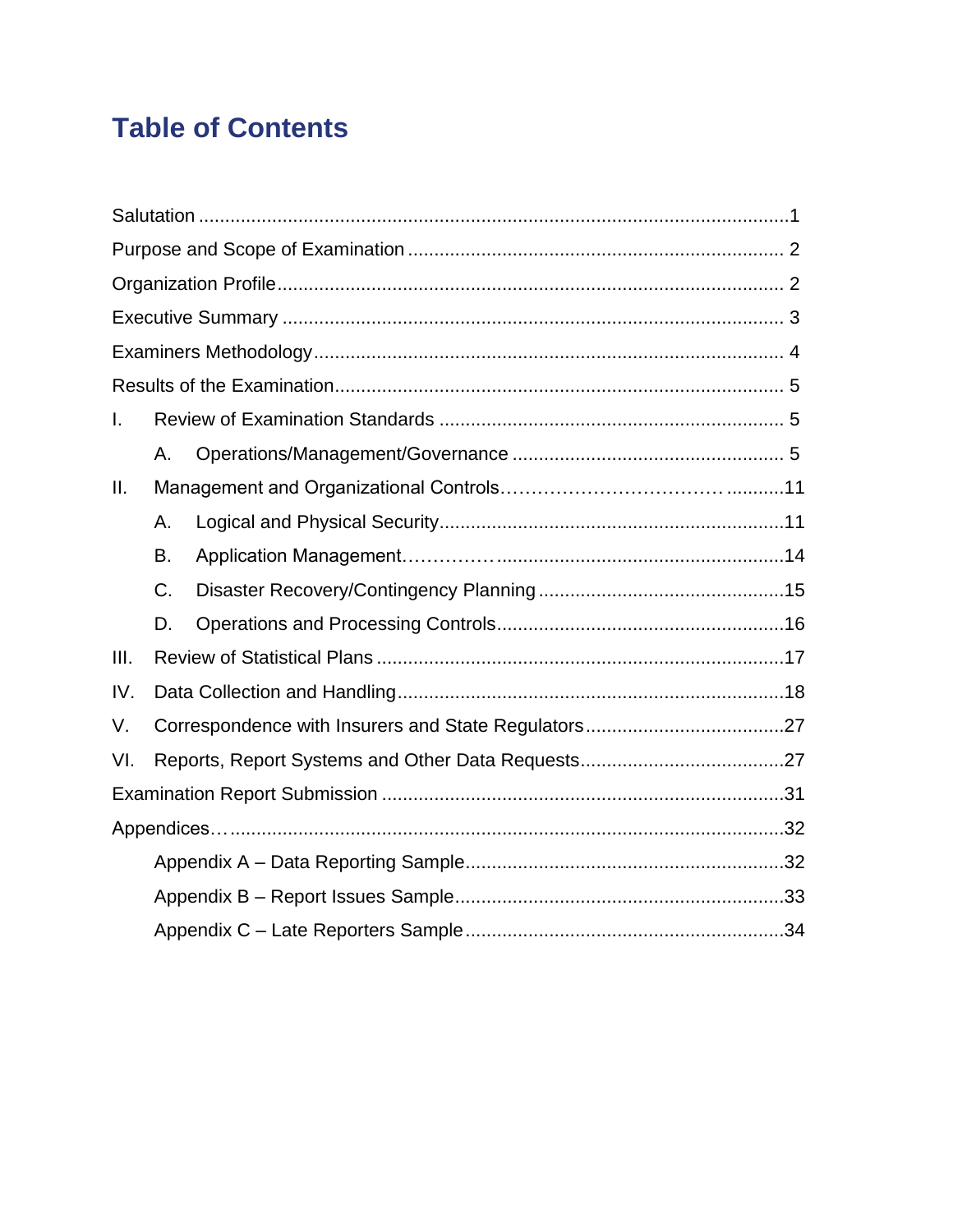September 9, 2013

Mr. Andrew Boron **Director** Illinois Department of Insurance 122 S. Michigan Ave., 19th Floor Chicago, IL 60603

Mr. Eric A. Cioppa **Superintendent** Maine Bureau of Insurance 76 Northern Avenue Gardiner, Maine 04345

Dear Director Boron and Superintendent Cioppa:

Pursuant to your instructions, an examination has been conducted of:

## **Independent Statistical Service 8700 West Bryn Mawr Avenue Suite 1200S Chicago, IL. 60631-3512**

hereinafter referred to as "ISS or "Organization." The following report of the findings of this examination is herewith respectfully submitted.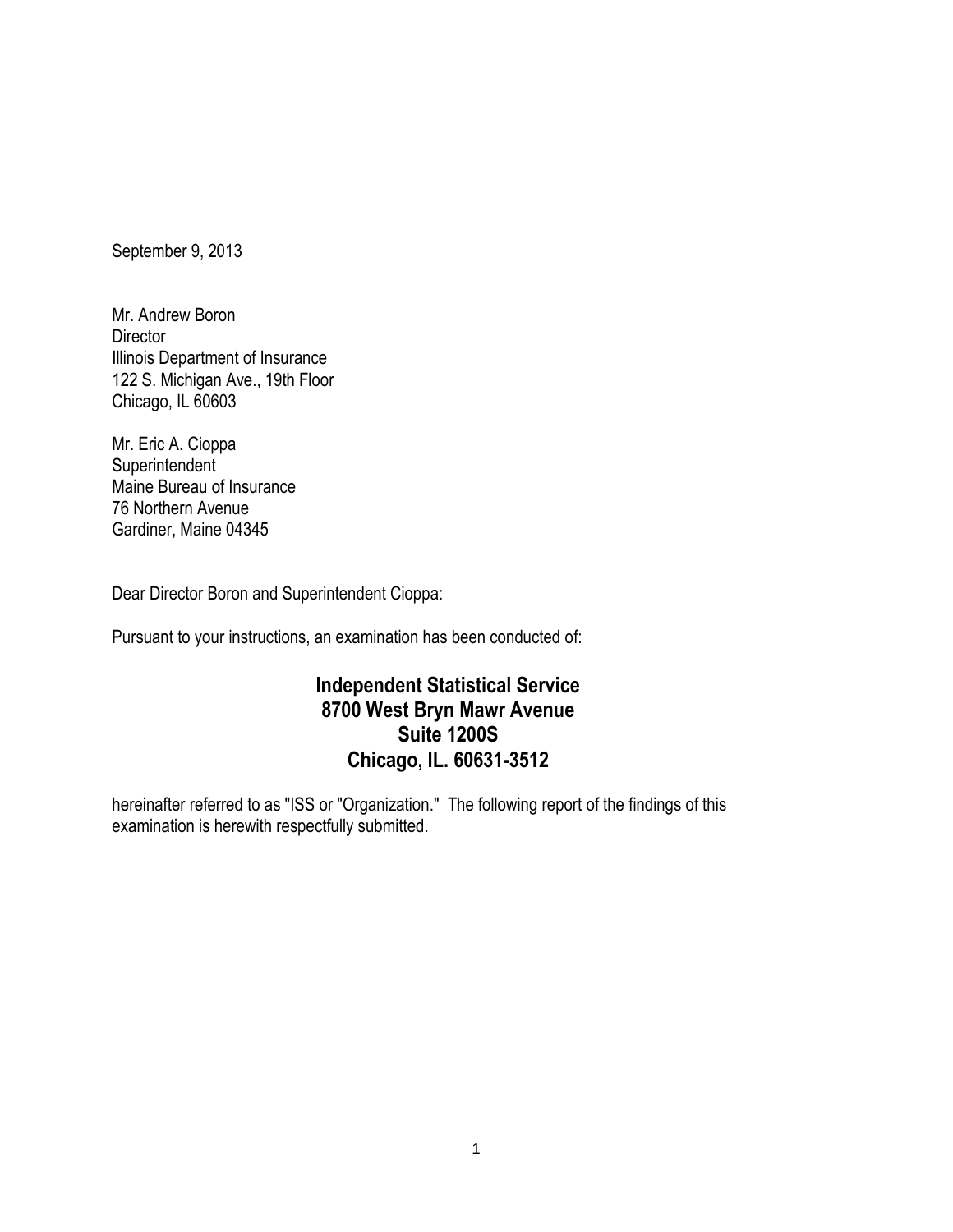## **Purpose and Scope of Examination**

A multi-state market conduct examination (the "Examination") of the Independent Statistical Service ("ISS or the Organization") was called for the period of January 1, 2010 through September 30, 2012 (the "Period"). The Examination was conducted under the oversight of the Advisory Organization Examination Oversight (C) Working Group (the "Working Group") of the National Association of Insurance Commissioners ("NAIC"). Illinois and Maine served as the Lead States for the Examination. The Examination was performed in accordance with the Standards as set forth in the 2012 Market Regulation Handbook (the "Handbook") Chapter 25, and Appendix F to Chapter 25. Risk & Regulatory Consulting, LLC ("RRC or the Examiners") was retained to assist in conducting the Examination.

RRC personnel participated in this Examination in their capacity as Examiners. The Examination Team included Information Technology ("IT") Specialists and Market Conduct Examiners. RRC provides no representations regarding questions of legal interpretation or opinion. Determination of findings, if any, constituting potential violations is the sole responsibility of the Lead States. The failure to identify unacceptable or non-complying practices does not constitute acceptance of these practices.

## **Organization Profile**

ISS is located in Chicago, Illinois and is authorized to do business in all 50 states, the District of Columbia and Puerto Rico to act as a statistical agent and advisory organization. ISS files data, information and reports with state regulators and other industry organizations. ISS was created in 1947 by the National Association of Independent Insurers ("NAII") as a department within NAII to provide statistical reporting services to property and casualty insurers. In July 2003, ISS was separately incorporated as a wholly owned subsidiary of NAII. In January 2004, NAII merged with the Alliance of American Insurers ("AAI") to form a new trade association known as the Property Casualty Insurers Association of America ("PCI") and as a result, ISS became a wholly owned subsidiary of PCI. ISS serves more than 400 companies that underwrite most lines of commercial and personal lines insurance and reporting in excess of \$110 billion in annual written premium.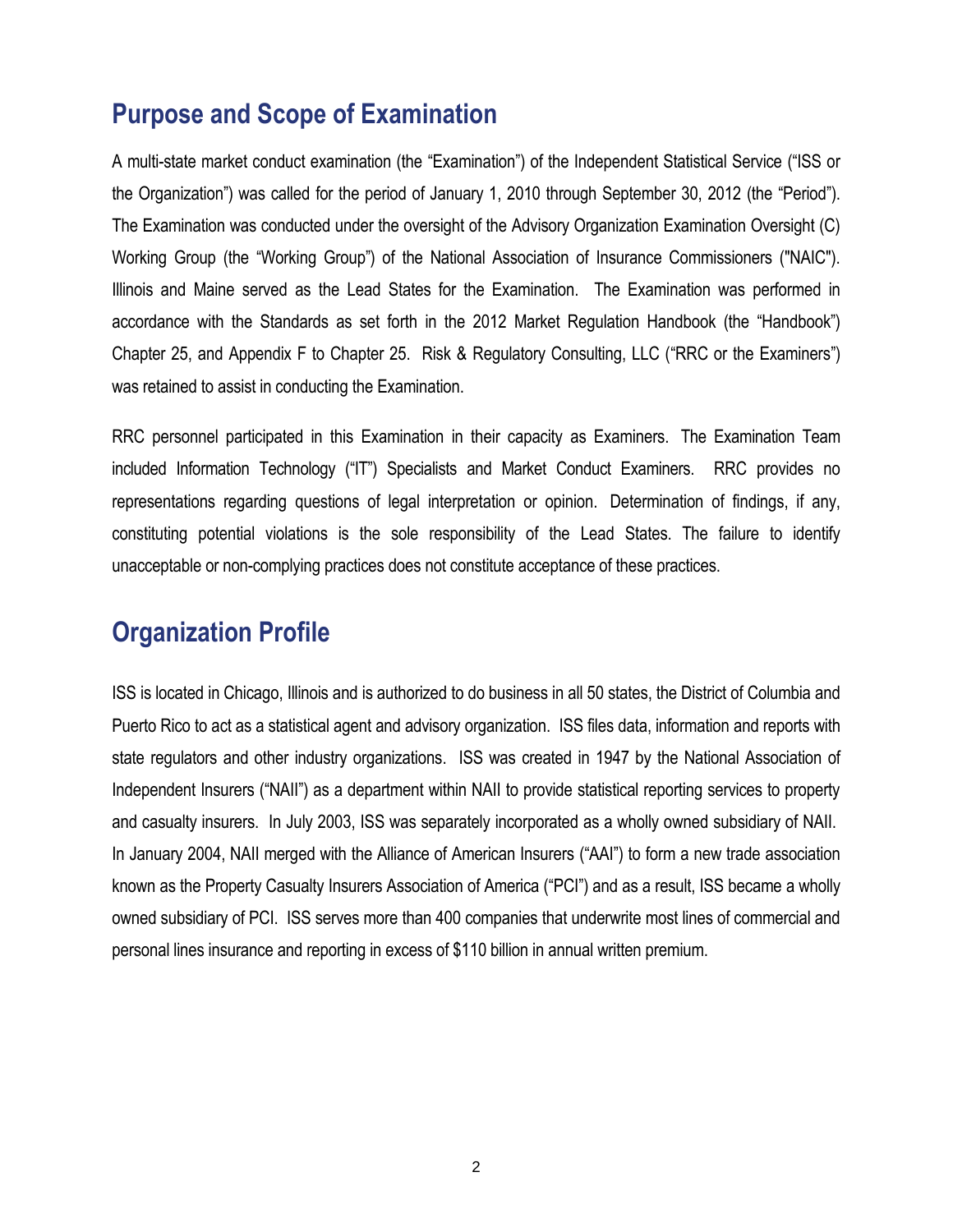The Organization's products include:

- Statistical reports:
	- $\circ$  State compilations
	- o On demand supplemental reports
	- $\circ$  State specific reports
- Data to satisfy Automobile Insurance Plan Service Office ("AIPSO") and North Carolina Rate Bureau ("NC") reporting requirements

## **Executive Summary**

The scope of the Examination focused on reviewing and testing the Organization's processes and procedures in place during the Period, including but not limited to: operations/management; statistical plans; regulatory licenses or other authorization; data receipt and controls; processing, editing and compilation procedures; error handling and related correspondence with reporting insurers; report submissions to regulators, and other data requests, as well as compliance with Chapter 25 and its Appendix F of the Handbook.

The Examiners prepared an examination workplan using the relevant guidance and standards of the Handbook to confirm that the Organization utilizes consistent procedures and processes for each jurisdiction in which ISS operates. The Examiner's workplan included consideration of the following Scope areas:

- Operations/Management/Governance
- Data Collection and Handling
- Statistical Plans
- Correspondence with Insurers and State Regulators
- Report Systems and Data Requests
- Other Procedures

ISS advised the Examiners that the Organization does modify its procedures and processes to comply with specific state statutes and regulations as appropriate. Throughout the course of the Examination, the Examiners provided updates to the Working Group about the progress and findings of the Examination.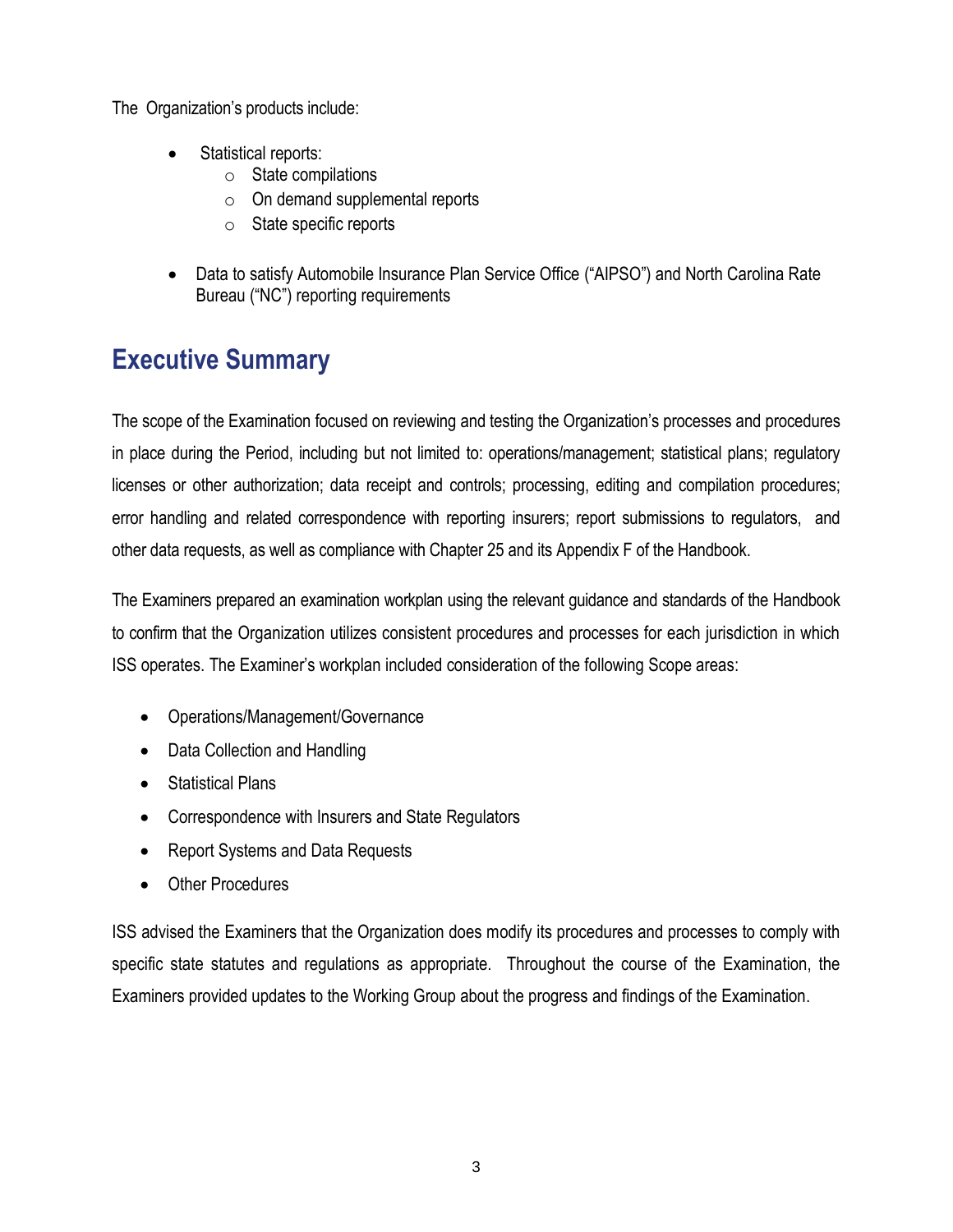## **Examiners Methodology**

The Examiners conducted interviews with ISS representatives, reviewed documentation provided by the Organization and conducted on-site walkthroughs of the Organizations' operations, which included a high-level review of the Organization's IT infrastructure and controls consistent with Chapter 25 and Appendix F of Chapter 25.

Information Data Requests ("IDRs") were submitted throughout the course of the Examination to request data and related information or in some instances, to request a clarification of the Organizations' initial response. The Examiners conducted regularly scheduled calls with the Organization and Lead States to discuss progress and the overall status of the Examination as well as reported to the Working Group during NAIC meetings. Findings identified during the Examination were communicated to ISS in the form of Concerns. It is noted that the Organization agreed with each Concern submitted by the Examiners.

The Examiners developed a sampling methodology, which was approved by the Lead States, which relied upon Audit Command Language ("ACL") to select samples for review and testing.

For reference, a summary of the Examiner's sampling selection is included under the Appendices Section of this Report of Findings (the "Findings"). Samples were selected for the following Scope areas:

## **Data Collection and Handling**

• The Examiners selected a sample of 13 ISS subscriber's data for one line of business reported during the review period. The sample of 13 was comprised of insurers that report data to at least one of the participating states.

## **Correspondence with Insurers and State Regulators**

- The Examiners requested from ISS a population of untimely reporters and another listing for insurers that reported data with errors for the period under review. The Examiners noted that these two listings are reported by insurer and not by state because the Organization tracks this data by insurer.
- The Examiners selected a judgmental sample of 13 untimely member reporters and an additional sample of 13 insurers that reported data with errors.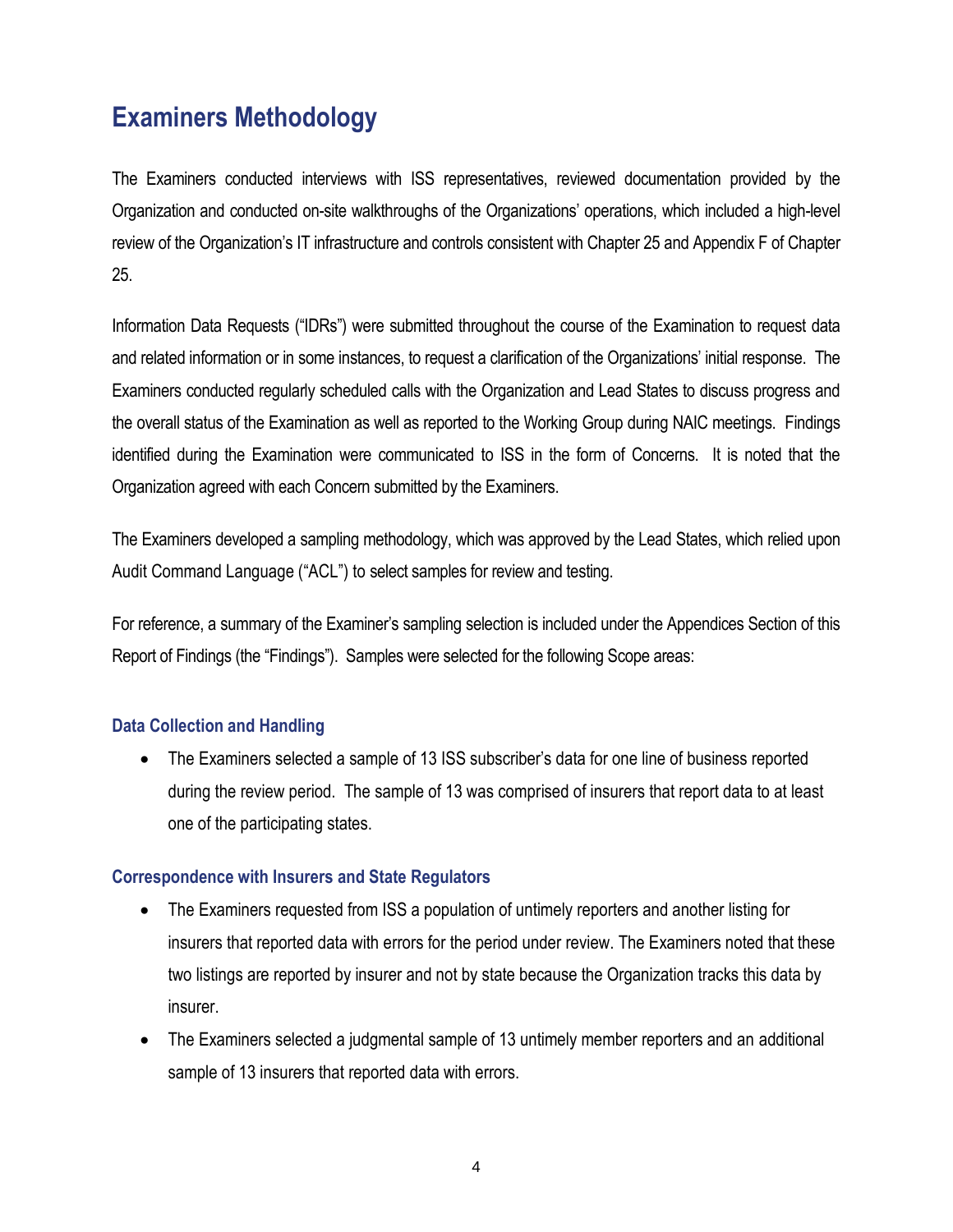## **Reports, Report Systems, and Other Data Requests**

 The Examiners utilized the same sample as discussed above in Data Collection and Handling to perform the testing in this area as discussed as noted in the Examiner's approved Sampling Methodology Memorandum.

## **Results Of The Examination**

## **I. REVIEW OF EXAMINATION STANDARDS**

This aspect of the Examination related to the review and testing, where applicable, of the Standards for each of the identified areas included within the scope of the Examination. These Standards are identified in Chapter 25 of the Handbook and certain additional areas of review as requested by the Working Group and certain Participating States. Additionally, Appendix F pertaining to Chapter 25 of the Handbook was also referenced during the Examination.

The overall results of the Examination did not identify any significant matters concerning ISS's operations.

## **A. Operations/Management/Governance**

**Standard 1:** *The advisory organization has implemented written policies and procedures to prevent anti-competitive practices in the insurance marketplace, as related to the advisory organization's services and communications to insurers.*

*Results:* It was determined during the course of the Examination that this Standard was not applicable to ISS since the Organization does not prepare loss costs and is not involved in the ratemaking process.

## **Standard 12:** *The advisory organization has an up-to-date, valid internal or external audit program.*

*Results:* The Examiners conducted discussions with representatives of ISS and reviewed information regarding the Organization's Internal and External Audit programs, including reviewing the Organization's response to data request IDR-1 concerning ISS system audits. Based on the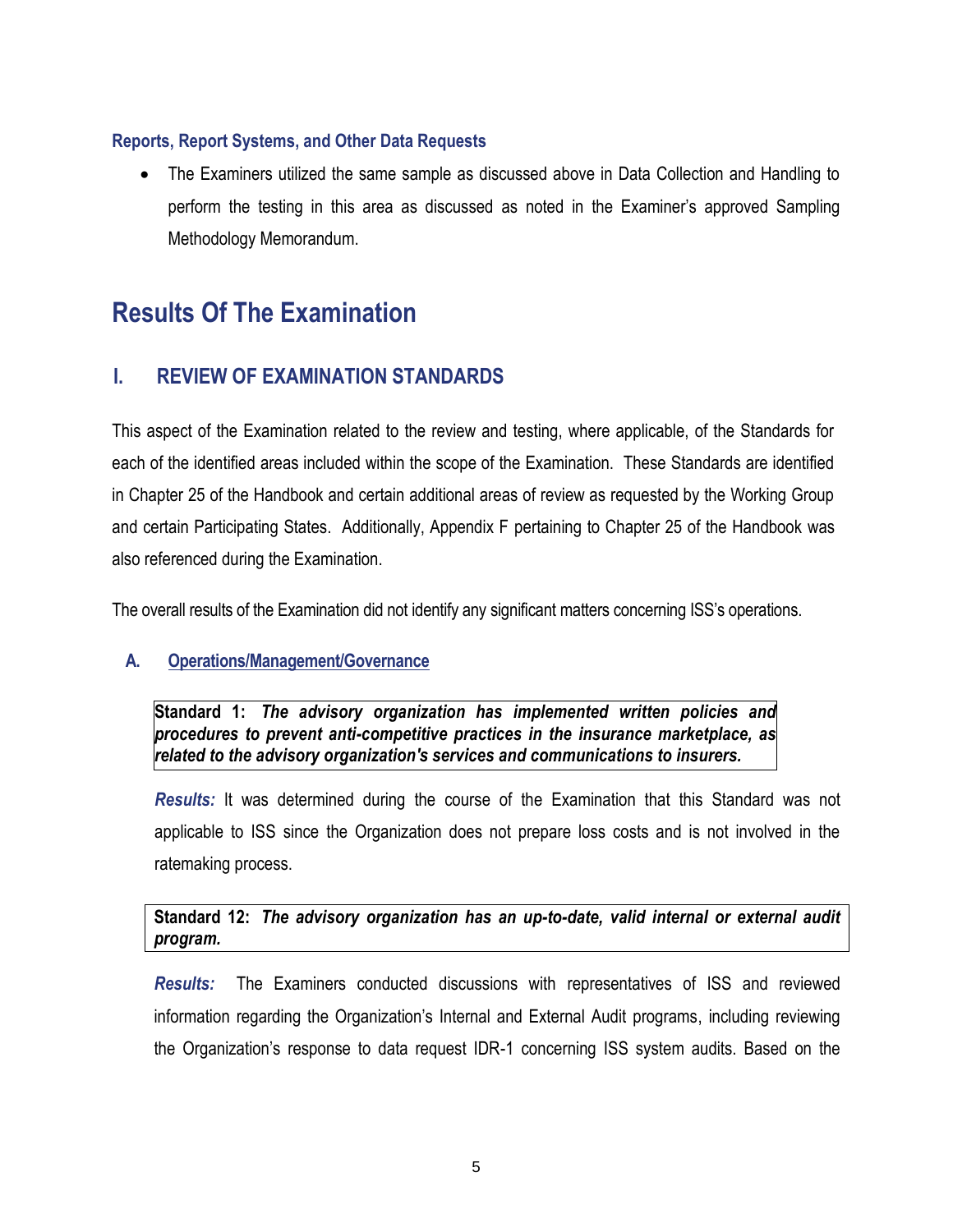review performed, the Examiners concluded that ISS does not have a valid internal or external audit program.

*Observations:* The Examiners determined that ISS does not have an internal audit function nor do they perform internal audits of its operations, including audits of internal statistical data and information systems. Based on the results of the review, the Examiners issued Concern 1 to the Organization for review and response. ISS agreed with the Concern.

*Subsequent Event*: Following conclusion of the Examination, the Organization advised the EIC that ISS has undertaken the following remediation efforts as regards the findings for Standard 12 as follows:

*"The ISS board, at its July 14, 2013 meeting, implemented an external audit program to include an audit of financials, IT and statistical reporting under the oversight of the Audit Committee. At its July 15, 2013 meeting, the Audit Committee approved the program and the inclusion of ISS as a standing agenda item for each meeting to ensure regular consideration."*

#### **Standard 13:** *The advisory organization has appropriate controls, safeguards and procedures for protecting the integrity of computer information.*

*Results:* The Examiners conducted discussions with the Organization and reviewed documentation and related information provided by ISS, which was specific to changes that the Organization undertook during the Period regarding ISS' Statistical Reporting applications. Based upon the review, the Examiners determined that ISS does not meet the requirements of Standard 13.

**Observations:** The Examiners confirmed that changes to the statistical reporting applications are tracked in a Lotus Notes database. In addition, an internally developed system, Change Management System, is used for promoting statistical reporting source code and system functionality changes from the environment that is used to test these changes to its production environment. An effective change management process will address requests for system changes, change review and approval, code development, review and migration procedures, and post implementation monitoring. However, there was no evidence that the Organization neither has a process of change testing nor is migration approval maintained. As a result, the Examiners issued Concern 3 to the Organization for review and response. ISS agreed with the Concern.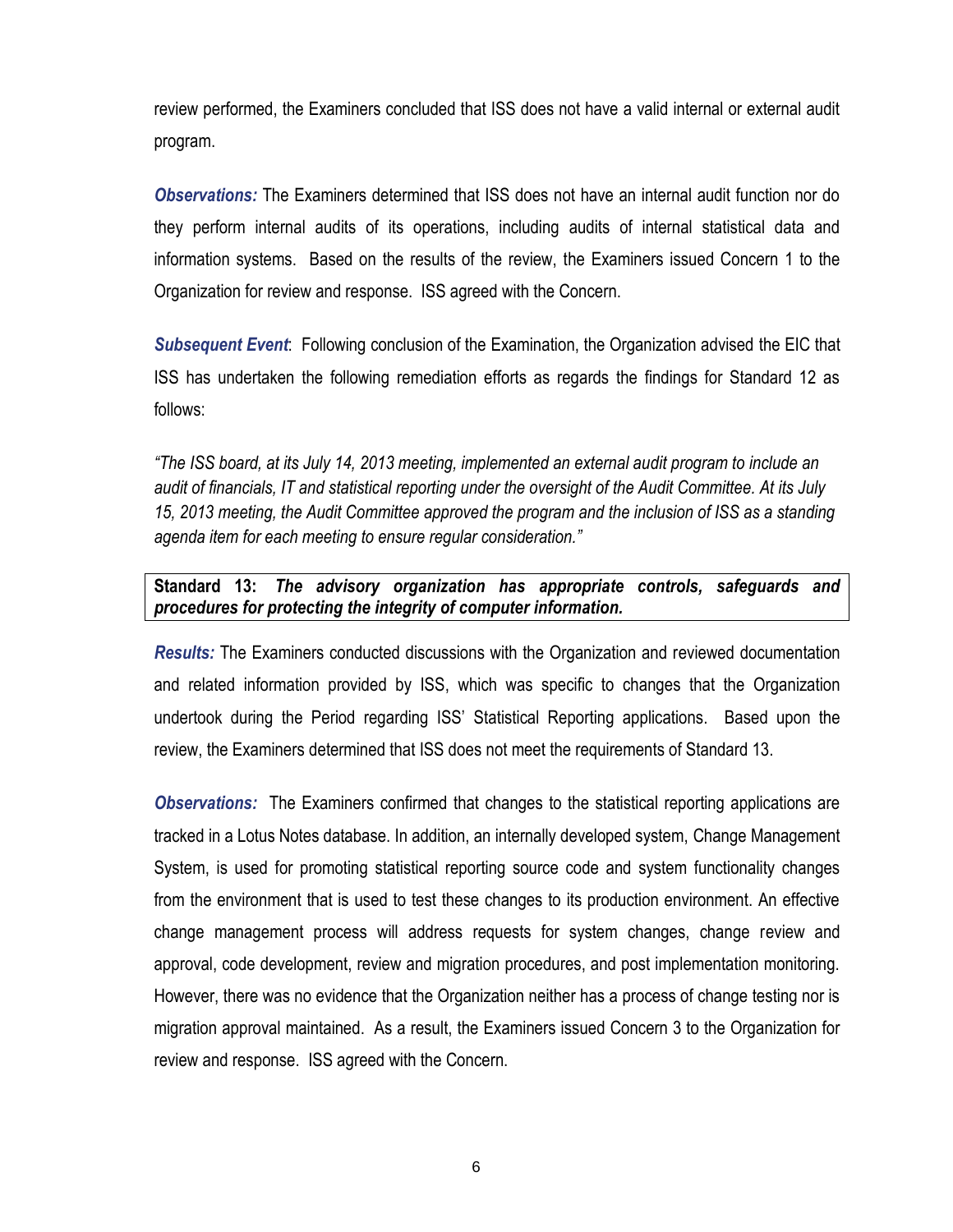*Subsequent Event*: Following conclusion of the Examination, the Organization advised the EIC that ISS has undertaken the following remediation efforts as regards the findings for Standard 13 as follows:

### *"Change Testing Evidence*

*ISS has expanded its user acceptance testing process to include the retention of the test results that was the basis for user approval. Test results will vary by the scope and complexity of the project and could include screen, report and/or data samples.* 

*ISS implemented the retention of the test results on July 1, 2013.*

#### *Application Migration Approval*

*ISS has expanded its migration process to include management review of recently completed migrations to ensure that the migration approval has been documented in the Change Management System.* 

*ISS implemented the review on July 1, 2013."*

### **Standard 14:** *The advisory organization has a valid disaster recovery plan.*

*Results:* The Examiners reviewed documentation provided by ISS and performed a process review and noting that ISS satisfies the requirements of Standard 14.

*Observations:* A procedural review was performed to address Standard 14, which included a review of ISS's Disaster Recovery Plan ("DRP"). Further, given the organization relationship with PCI, the Examiners also reviewed PCI's Incident Management Procedures, and DRP infrastructure and support services provided to ISS by the third party, Latisys Holdings, LLC.

The Examiners' review of ISS's DRP determined the following:

- ISS's data recovery procedures are current and comprehensive with testing that occurs at regular intervals throughout the year.
- ISS has an inventory of critical business applications, databases and files, which is current and the inventory is defined and prioritized for a recovery process.
- Critical business areas have developed manual recovery testing (off-site retrieval through restoration of a fully operational computing environment) on a regular basis.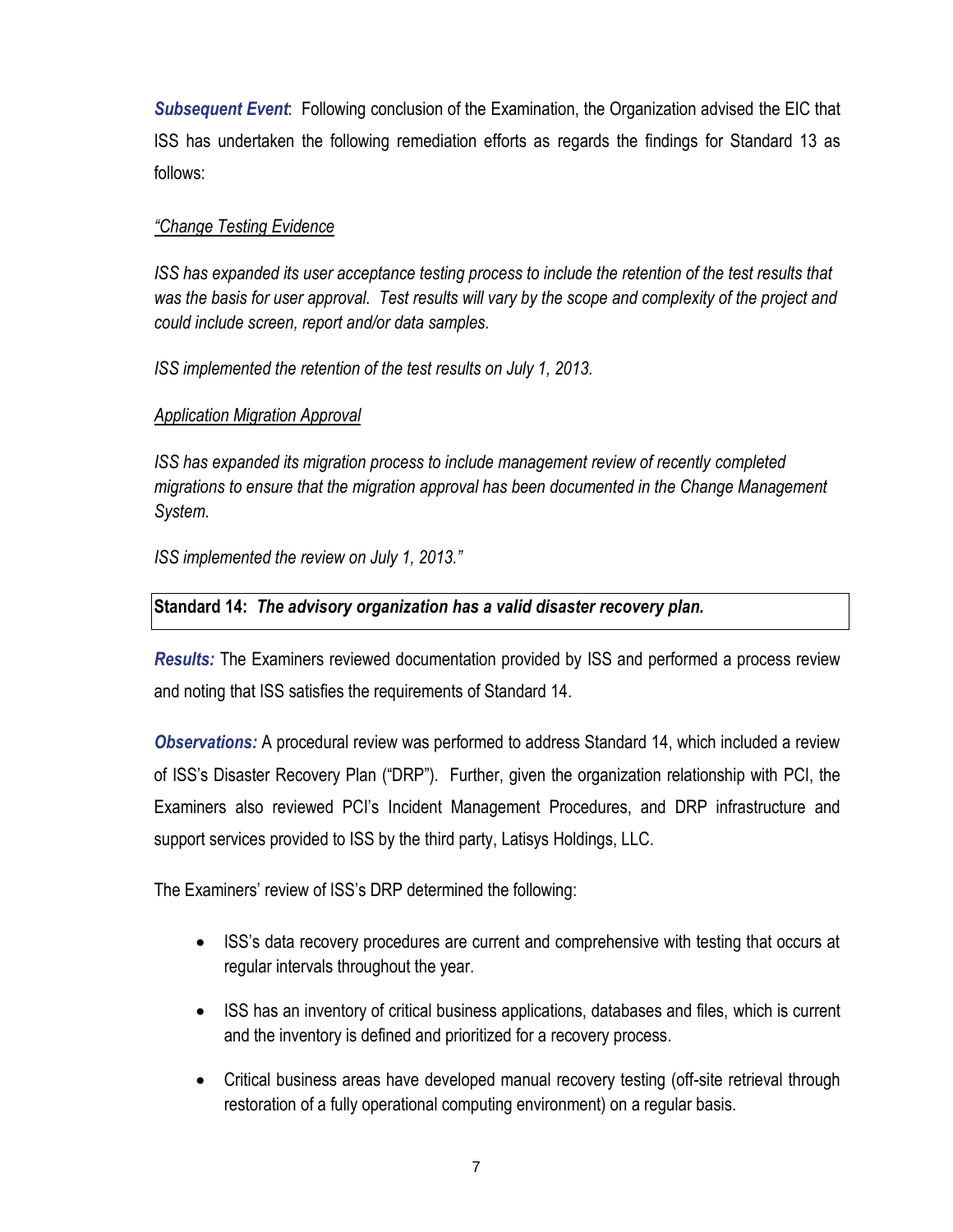#### **Standard 15:** *The advisory organization is adequately monitoring the activities of any entity that contractually assumes a business function or is acting on behalf of the advisory organization.*

*Results:* The Examiners reviewed documentation and related information provided by ISS and performed a process review. The Examiners also took into consideration during their review the limited activities performed by the Organization in regards to this Standard. Based on the Examiner's work, it is noted that ISS satisfies the requirements of Standard 15.

*Observations:* The Examiners identified that ISS uses the services of the independent audit firm of Ehrardt, Keefe, Steiner, & Hottman, PC to review the infrastructure hosting support services provided by the third-party service provider, Latisys Holdings, LLC. The audit firm prepared a report of their findings, which the Examiner's reviewed during the Examination. Upon review, the Examiners noted that the independent auditor had deemed Latisys Holdings, LLC's controls to be effective during the period of January 1, 2011 through December 31, 2011 and which confirmed that Latisys's controls are operating effectively. Additionally, the Examiners noted that all other business functions are completed internally. As such, no additional review was performed under this Standard.

## **Standard 16:** *Records are adequate, accessible, consistent and orderly and comply with state record retention requirements.*

*Results:* The Examiners reviewed documentation and related information provided by ISS and performed a process review. The Examiners note that ISS satisfied the requirements of Standard 16.

*Observations:* A procedural review was performed to address this Standard whereby the Examiners confirmed that ISS does have established Record Retention Procedures which contain state specific retention requirements. The Examiners note that throughout the course of the Examination, ISS provided all requested documentation and related information without exception, and the documentation was orderly managed and legible, and the structure of the files and data was organized. As such, the Examiners concluded that the Organization's ability to provide the requested documentation supports in part that ISS's record retention policies are operating effectively.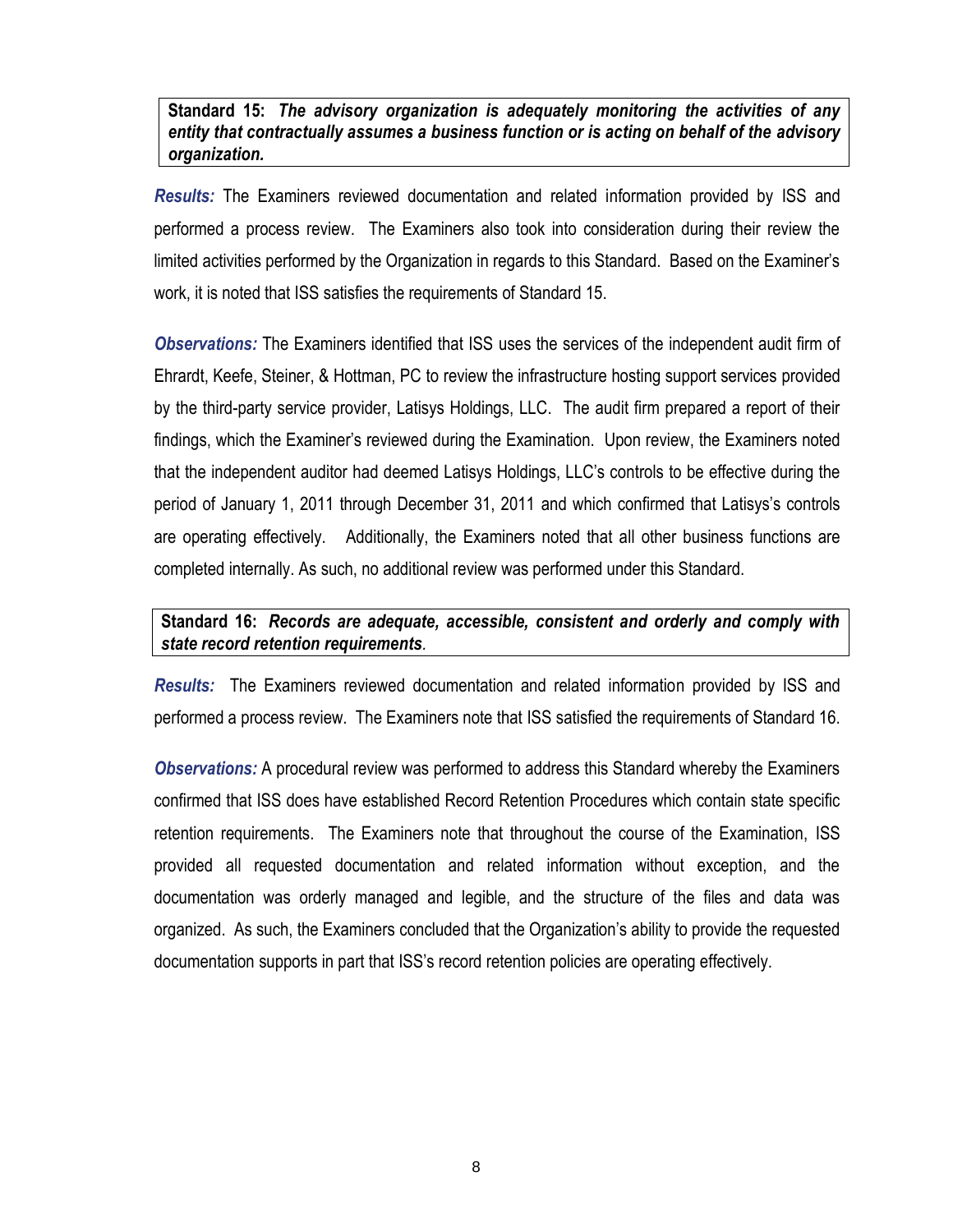#### **Standard 17:** *The advisory organization is appropriately licensed.*

*Results:* The Examiners requested information from ISS to confirm their authority to operate in each jurisdiction in which they conduct business, which includes all 50 states, the District of Columbia and Puerto Rico. The Examiners reviewed documentation and related information provided by ISS, which included the Organization's description of the process for calendar year 2012. The Examiners note that ISS appears to satisfy the requirements of Standard 17; however the following information is noted for consideration.

*Observations:* The Examiners requested the Organization's licenses and/or registrations for each jurisdiction in which the Organization operates, noting that each jurisdiction establishes the requirements that determine if a license or registration is granted. ISS responded as follows:

- License renewal was sent to all 50 states, Puerto Rico, and the District of Columbia. Many states do not send any type of response. Some states issue an actual license, while others might only send a confirming note.
- Actual licenses were received from 9 states: AR, IL, MN, NE, NH, OK, PR, RI, and UT
- Confirming Notes were received from 5 states: GA, NC, NJ, NY, and PA

In response the Examiner's requested additional information from the Organization requesting their procedures and protocols for ensuring ISS is appropriately licensed in each jurisdiction. The Organization advised the following:

- ISS has no record of any state or territory rejecting ISS as an advisory organization or statistical agent. Where a jurisdiction does not issue a license, ISS relies on two other sources as evidence of the jurisdiction's acceptance of ISS license renewals: (1) the canceled check for those states that impose a licensing fee and (2) acceptance of ISS state compilations.
- For jurisdictions in category (2) above, ISS maintains either a record of electronic acknowledgements of receipt for state compilations submitted to jurisdictions at their prescribed email address or acknowledgements of delivery from the United States Postal Service for jurisdictions that require submission to a physical address.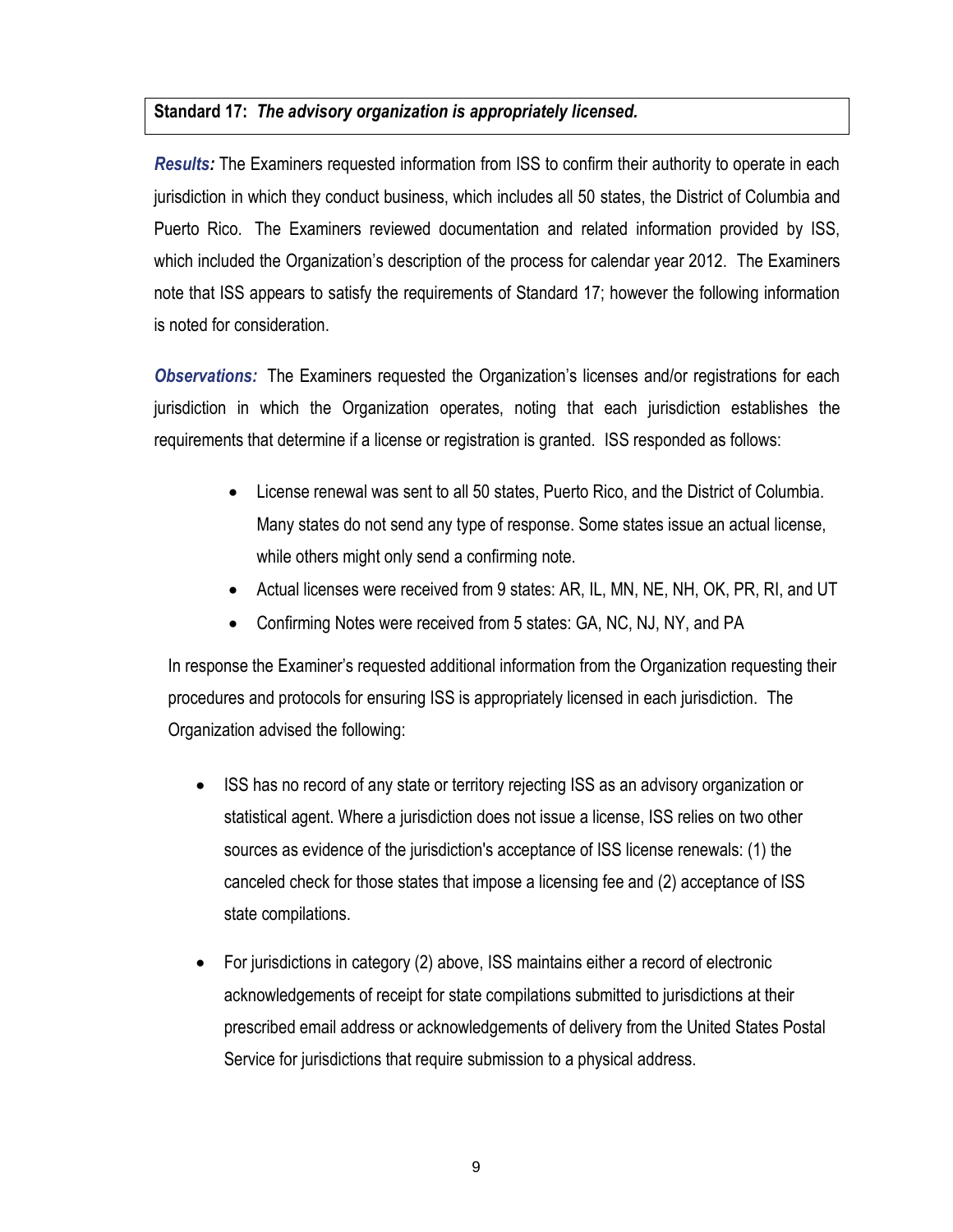ISS provided a spreadsheet, which documented the jurisdictions in category (2). The Examiner's confirmed the spreadsheet identifies the type of delivery required for each state compilation and whether ISS received confirmation in a form described above. It was noted that there are 5 electronic-delivery jurisdictions on the spreadsheet that did not return an electronic (email) acknowledgement and did not impose a licensing fee. ISS did not receive an electronic "delivery failure" notice in any of these 5 jurisdictions in response to the submission of state compilations for Report Year 2012.

*Recommendation*: The Examiners recommended that ISS undertake a review of their current processes related to being licensed as an advisory organization and institute revisions to those processes to ensure the Organization can confirm and demonstrate they have the appropriate authority in place for each jurisdiction they conduct business. In response, ISS has confirmed the Organization has reviewed its current process and has added a process to contact States that do not acknowledge licensing or confirm receipt of reports.

#### **Standard 18:** *The advisory organization cooperates on a timely basis with examiners performing the examination.*

*Results:* During the course of the Examination, the Examiners requested certain data, documentation and related materials as well as requesting meetings, interviews and walkthroughs with representatives of ISS. Although the Organization was delayed in some instances in providing responses to the Examiner's requests, overall, ISS was cooperative and responsive throughout the course of the Examination. As such, it is noted that ISS satisfied the requirements of Standard 18.

*Observations:* To assist in evaluating ISS's cooperation throughout the Examination, a request log was maintained that documented the date each request was tendered to the Organization, the date a response was due and the date on which the response was ultimately received. Additionally, regularly scheduled status calls and/or meetings were held, providing a means to discuss outstanding requests, examination progress and immediate needs of the Examination, including the timeliness in responding to the Examiner's requests.

As noted above, in some instances, ISS was delayed in providing timely responses to the Examiners' requests. In these situations, the Examiner-in-Charge (EIC) discussed the delays with the Organization and, where necessary collaborated with the Lead States.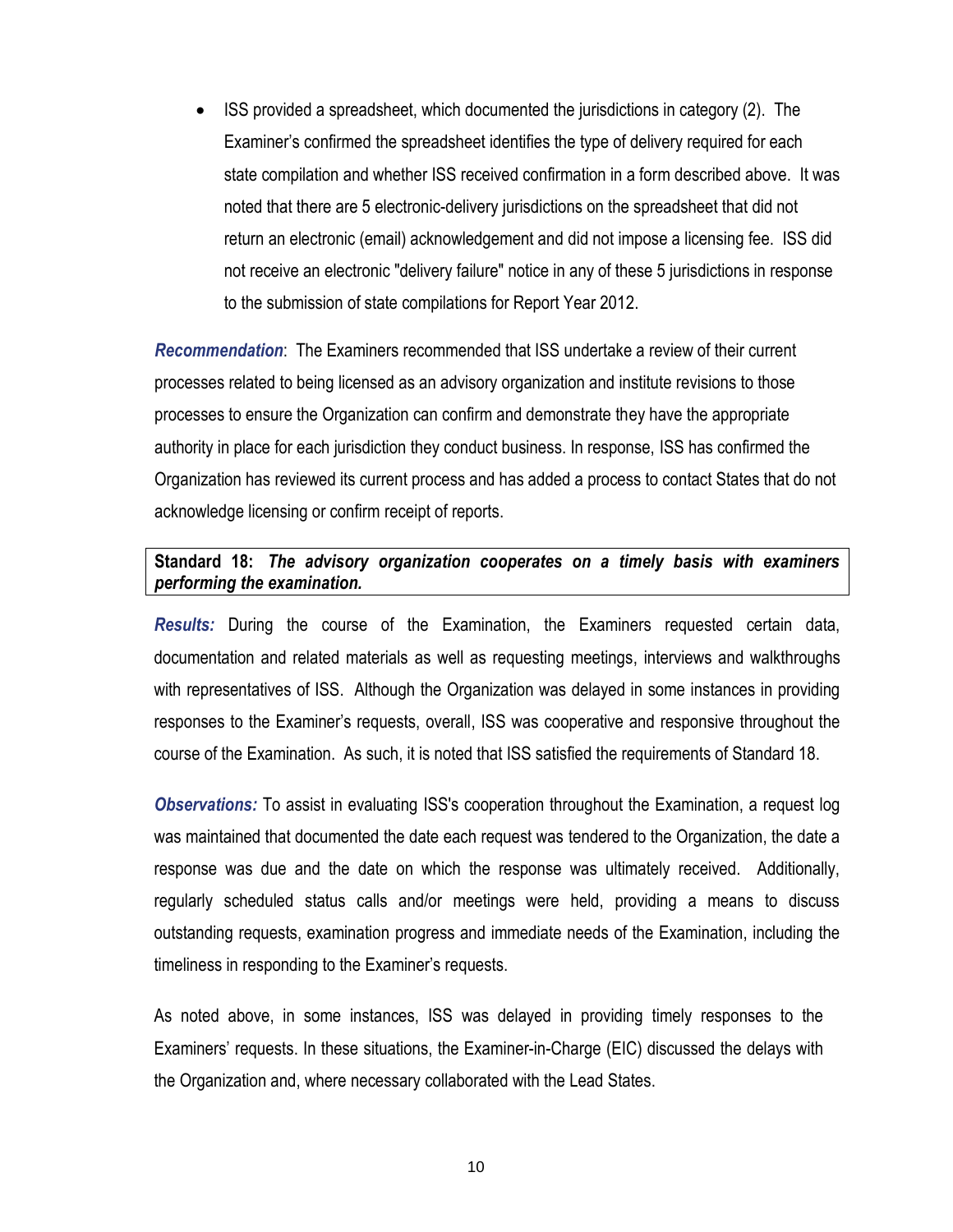With respect to the Examination in its entirety, the delays on ISS's part did impact both the timeline and cost of the Examination. However, throughout the course of the Examination, the Organization cooperated with the Examiners and readily made their resources available to assist the Examiners, which resulted in an efficient examination process.

## **Standard 19:** *The advisory organization has developed and implemented written policies, standards and procedures for the management of insurance information.*

*Results:* The Examiners reviewed documentation and related information and performed a process review with ISS representatives. Based on the Examiner's review it is noted that ISS satisfies the requirements of Standard 19.

*Observations:* The Examiner's reviewed the Organization's formal and documented Information Security Policies, which was provided in response to the Examiner's data request IT #2. The review covered the Organization's security practices, protocols and procedures that included but was not limited to: passwords, access control, wireless communications, encryption, and physical security among others. Based on the Examiner's review it was determined that ISS has adequate written policies and standards in place regarding the management of insurance information.

## **B. Management and Organizational Controls**

As previously noted, the scope of the Examination included a review by the Examiners of certain aspects of Appendix F to Chapter 25. Although Appendix F does not include specific Standards, the Appendix does identify areas to be included in an examination of an Advisory Organization. The Examiner's workplan included the procedural reviews, including process walkthroughs with representatives of ISS familiar with the functional aspects of the relevant areas, as well as performing testing to address the areas of Appendix F as follows:

## **A. Logical and Physical Security**

The purpose of this aspect of the Examination was for the Examiners to review issues associated with the Organization's Physical Security systems, processes, procedures and protocols, which included the following standards: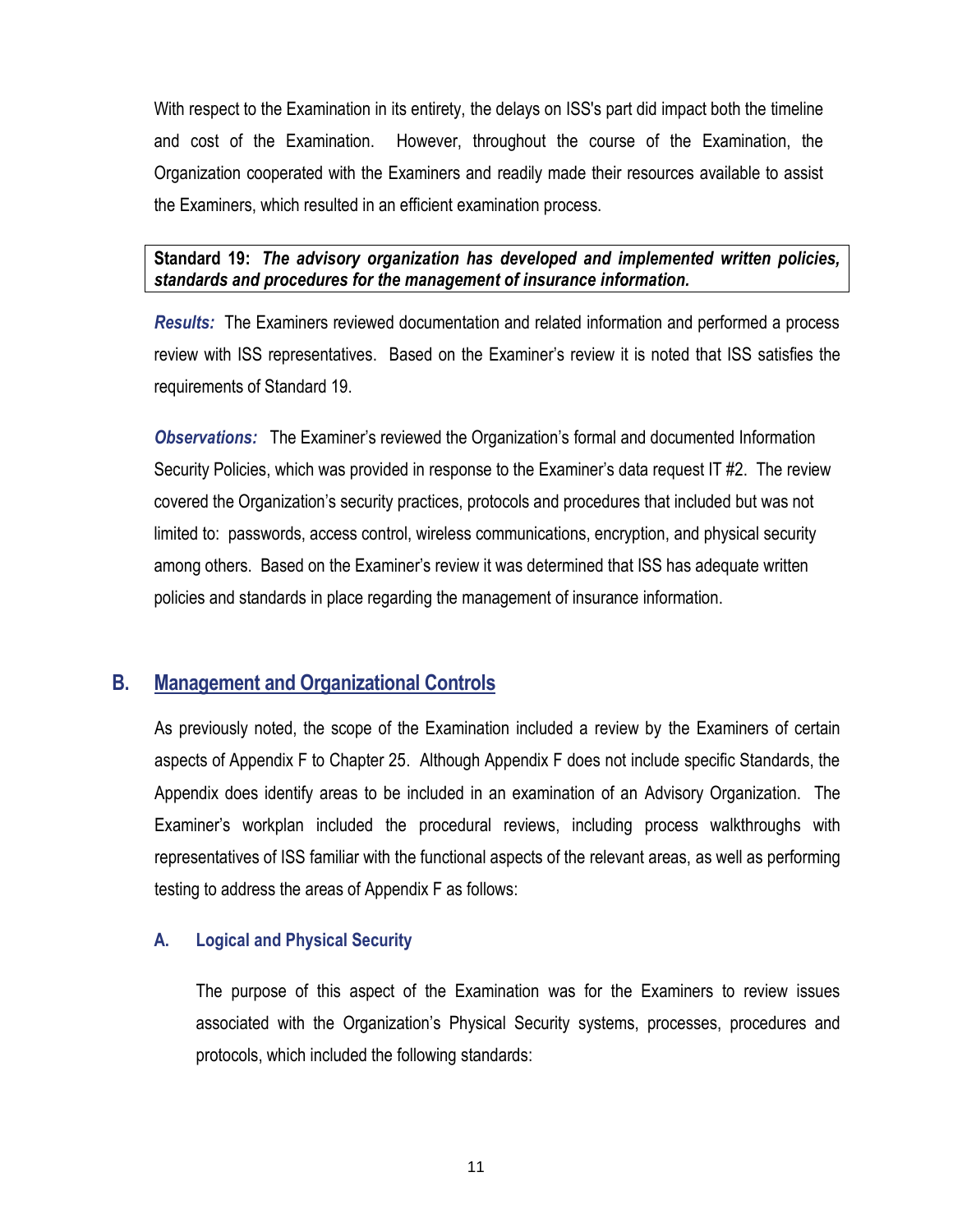*B2. Are access procedures in place to ensure that only authorized individuals are being permitted to enter the facility? Include necessary documentation/logs to demonstrate access control.*

*And*

## *B17. The organization has emergency response procedures to follow if a computer security incident occurs.*

*Results:* The Examiners reviewed documentation and related information, conducted a process review and performed testing where appropriate. The Examiners note that ISS satisfies the requirements of Standards B2 and B17.

*Observations:* A procedural review, including interviews with key representatives of ISS, as well as the review of documentation review was performed to address these requirements. The Examiners noted that the majority of ISS's infrastructure has been migrated to a colocation hosted by a third party, Latisys Holdings, LLC. The Examiners obtained a Statement on Standards for Attestation Engagements (SSAE) No. 16 Service Organization Control (SOC) 3 report for the Latisys Holdings, LLC facility utilized by ISS. This SSAE is an attestation standard put forth by the Auditing Standards Board of the American Institute of Certified Public Accountants (AICPA) that addresses engagements undertaken by a service auditor for reporting on controls at organizations. The SOC 3 audit reports discuss the set of controls and requirements specifically designed around data center service organizations. Based on the Examiners' review, it appears that ISS has established appropriate physical security safeguards.

The Examiners also reviewed the Organization's Security Policy, which outlines physical security of computer hardware requirements and defines procedures for theft detection. Also, the Examiners confirmed through their review and related work that ISS has established formal incident and problem management procedures, which include roles and responsibilities, severity levels, entry and exit criteria, and status reporting. The Examiner's testing included obtaining and reviewing information related to ISS's documented procedures.

*B6. Does user department management periodically validate the access capabilities provided to individuals in the department? Please provide evidence of the last user access review performed during the period under review.*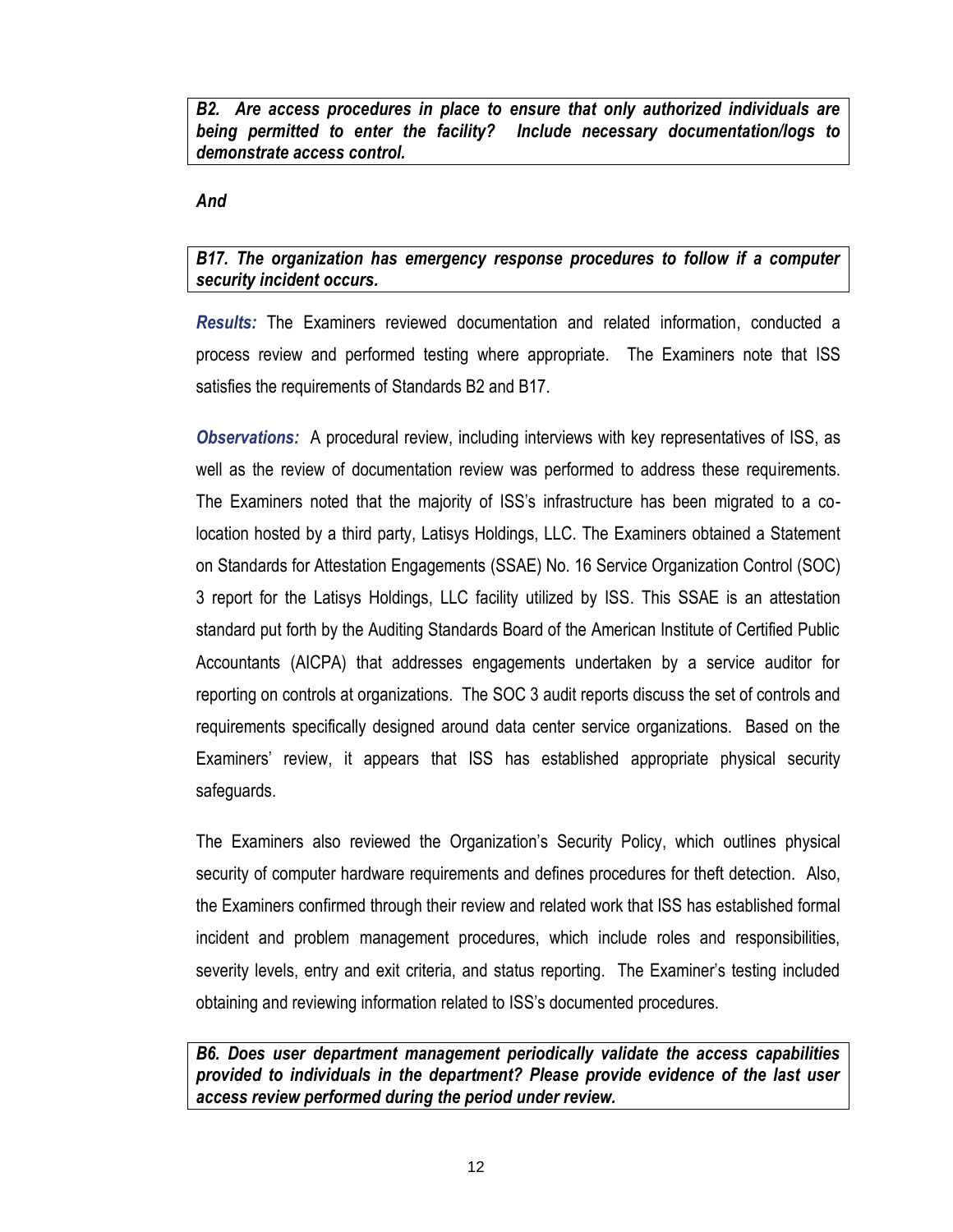#### *And*

### *B14. Are periodic checks carried out to confirm that employees' current application access is commensurate with job responsibilities?*

*Results:* The Examiners discussed with representatives of ISS the Organization's logical security controls. It was noted that ISS utilizes Microsoft Active Directory and the Mainframe to manage user access to the Organization's network and applications.

*Observations:* The Examiners noted that a periodic review of user access, which would ensure that individual user access remains appropriate, is not formally performed nor documented. Consequently, the Examiners note that the Organization is not compliant with the requirements for B6 and B14 since periodic access reviews are not formally performed. As a result, the Examiners issued Concern 2 to the Organization for review and response. ISS agreed with the Concern.

*Subsequent Event*: Following conclusion of the Examination, the Organization advised the EIC that ISS has undertaken the following remediation efforts as regards the findings for Standard B6 and B14 of Chapter 25, Appendix F Standard 12 as follows:

*"ISS has expanded its security management process for the mainframe environment and the statistical reporting system to address the issues of periodic review and documentation.*

#### *Mainframe Environment*

*For the mainframe environment, ISS is implementing a process for management review of user access across the LPARs (test and production) that will include:*

- *Distribution of access rights for each active person, by the security administrator, to the appropriate department manager*
- *Review and signoff of the access rights for each person by department manager*
- *Retention of the signoff in the security repository*

*ISS will complete this assessment annually in January, to align with the assignment planning process. This process will be completed during the 2nd half of 2013, with implementation January 1, 2014.*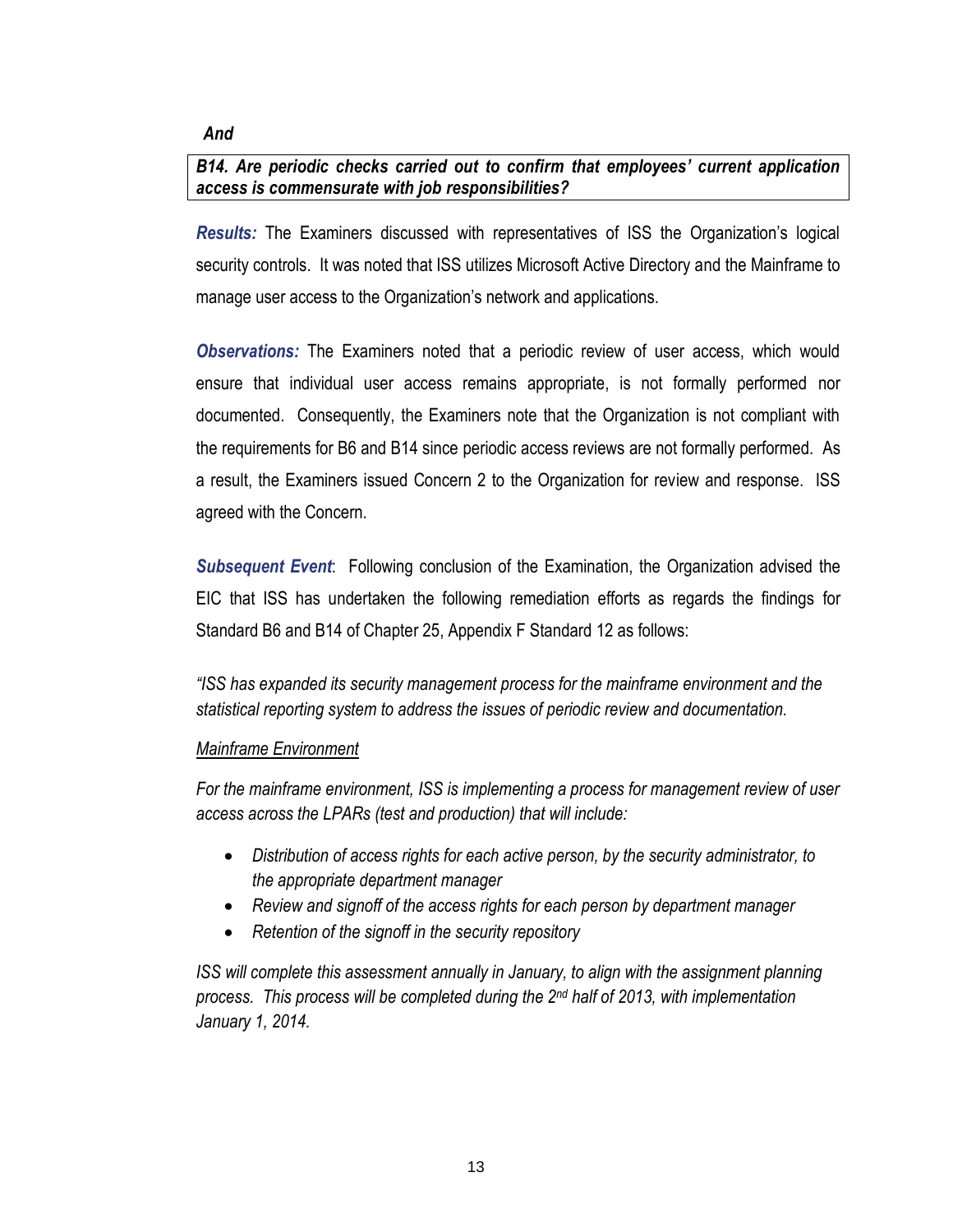## *Statistical Reporting Systems*

*For the statistical reporting system, ISS is revising its security administration application to retain the appropriate documentation of the annual review currently done for active staff. This process will result in the following:* 

- *Retention of the planned assignments for the new year*
- *Online modification of individual access rights based upon project assignments by the appropriate project manager(s)*
- *Online review and signoff of all access rights for each person by the department manager, based upon the planned assignments for the year*
- *Online access to the history of annual changes and department management signoff*

*ISS will complete this assessment annually in January, to align with the assignment planning process. Development and testing of the new online signoff process will be completed during the 2nd half of 2013, with implementation January 1, 2014."*

## *B19. If wireless technologies are deployed, does the company monitor for rogue access points.*

*Results:* The Examiners discussed with ISS the Organization's use and monitoring of wireless access points for network access. Through the Organization's response to data requests regarding ISS system audits and reviews, it was determined that ISS does not periodically monitor for rogue wireless access points.

*Observations:* Based on the above finding, the Examiners issued Concern 4 to the Organization for review and response. ISS agreed with the Concern.

*Subsequent Event*: Following conclusion of the Examination, the Organization advised that they have undertaken the following remediation efforts as regards the findings for Standard B19 of Chapter 25, Appendix F Standard 12 as follows:

*"PCI security staff is performing monthly scans of the headquarters facilities to identify any rogue access points that may be attached to the PCI network. This was implemented on 5/6/2013 and added to the IT Security Policy Document."* 

## **B. Application Management**

The purpose of this aspect of the Examination is for the Examiners to review issues associated with the Organization's Application Management process, procedures and protocols.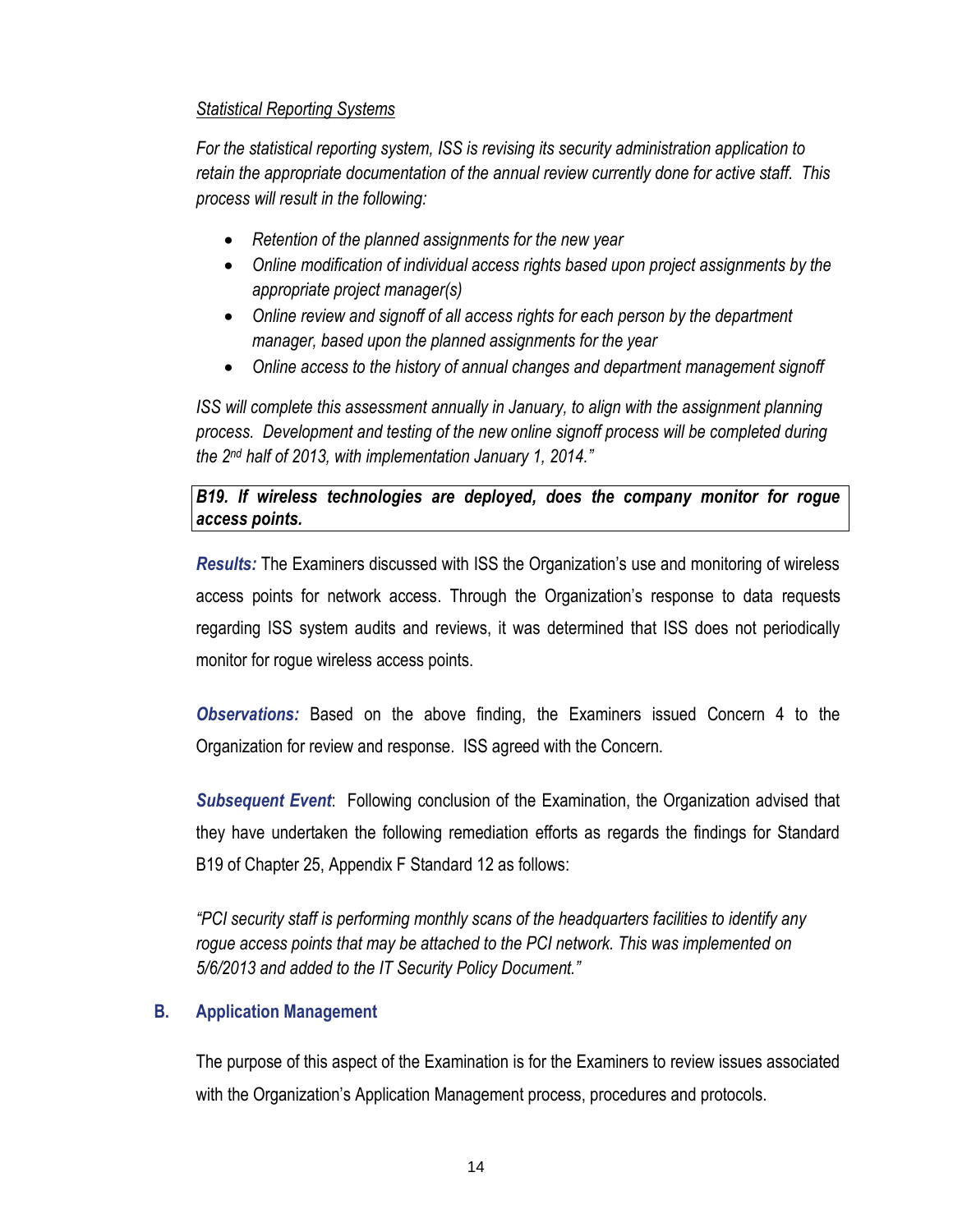*C1. Is there a control that ensures that user needs result in appropriate program change requests and the requests are properly developed?*

#### *And*

*C3. Is appropriate program, system and parallel (when possible) testing performed by the IS staff and QA/User staff to prevent or detect errors in program coding and ensure that the application operates as intended in the production environment and provides accurate data output?*

#### *And*

*C6. Is there a control that ensures that only properly tested, reviewed and approved changes are transferred into the production environment?*

*Results:* The Examiners conducted discussions with the Organization and reviewed information provided by ISS specific to changes to the Organization's Statistical Reporting applications. It was determined that ISS does not meet the requirements of Standards C1, C3 and C6.

*Observations:* The Examiners confirmed that changes to the statistical reporting applications are tracked in a Lotus Notes database and an internally developed migration tool named Change Management System is utilized. However; there was no evidence of change testing and migration approval is not maintained. The Examiners issued Concern 3 to the Organization for review and response. ISS agreed with the Concern.

*Subsequent Event*: Following conclusion of the Examination, the Organization advised the EIC that ISS has undertaken the following remediation efforts as regards the findings for Standard 13, Standard C1, C3 and C6. Reference is made to the Organization's details included under Subsequent Event for Standard 13.

## **C. Disaster Recovery/Contingency Planning**

The Examiner's discussed the Organization's DRP procedures under the Operations/Management/Governance section of the Report specific to Standard 14. It was noted that the Examiners performed a procedural review of ISS's Disaster Recovery Plan ("DRP"). Additionally, given the organizational structure between ISS and PCI the Examiners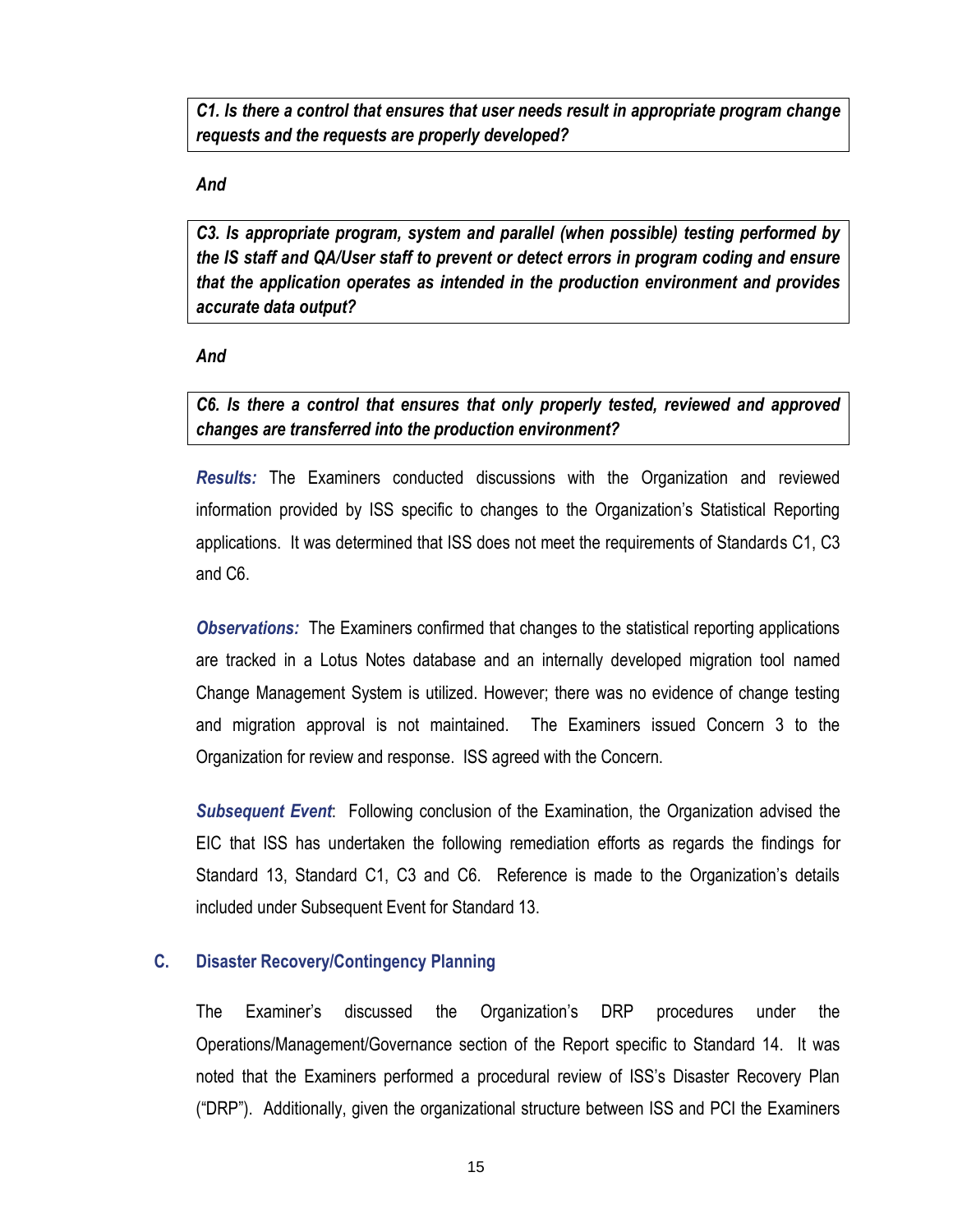also reviewed PCI's Incident Management Procedures, and DRP infrastructure The Examiners' review determined the following:

- ISS's data recovery procedures are current and comprehensive with testing that occurs at regular intervals throughout the year.
- ISS has an inventory of critical business applications, databases and files, which is current and the inventory is defined and prioritized for a recovery process.
- Critical business areas have developed manual recovery testing (off-site retrieval through restoration of a fully operational computing environment) on a regular basis.

## **D. Operations and Processing Controls**

The purpose of this aspect of the Examination is for the Examiners to review issues associated with the Organization's Operations and Processing Controls.

*E10. a) Is there a procedure for independent testing and validation of system changes or corrections?*

*b) Is there a procedure for independent testing and validation of the accuracy and completeness of data used in ratemaking or in statistical reports? Please provide a copy of the procedures and evidence of compliance with the procedures for the last change, correction, ratemaking or statistical report cycle.*

*Results:* The Examiners conducted discussions with the Organization and reviewed information provided by ISS specific to changes to the Organization's Statistical Reporting applications. It was determined that ISS does not meet the requirements of Standards E10 a) and b).

*Observations:* The Examiners confirmed that changes to the statistical reporting applications are tracked in a Lotus Notes database and an internally developed migration tool named Integration Test is utilized.

However; there was no evidence of change testing and migration approval is not maintained. The Examiners issued Concern 3 to the Organization for review and response. ISS agreed with the Concern.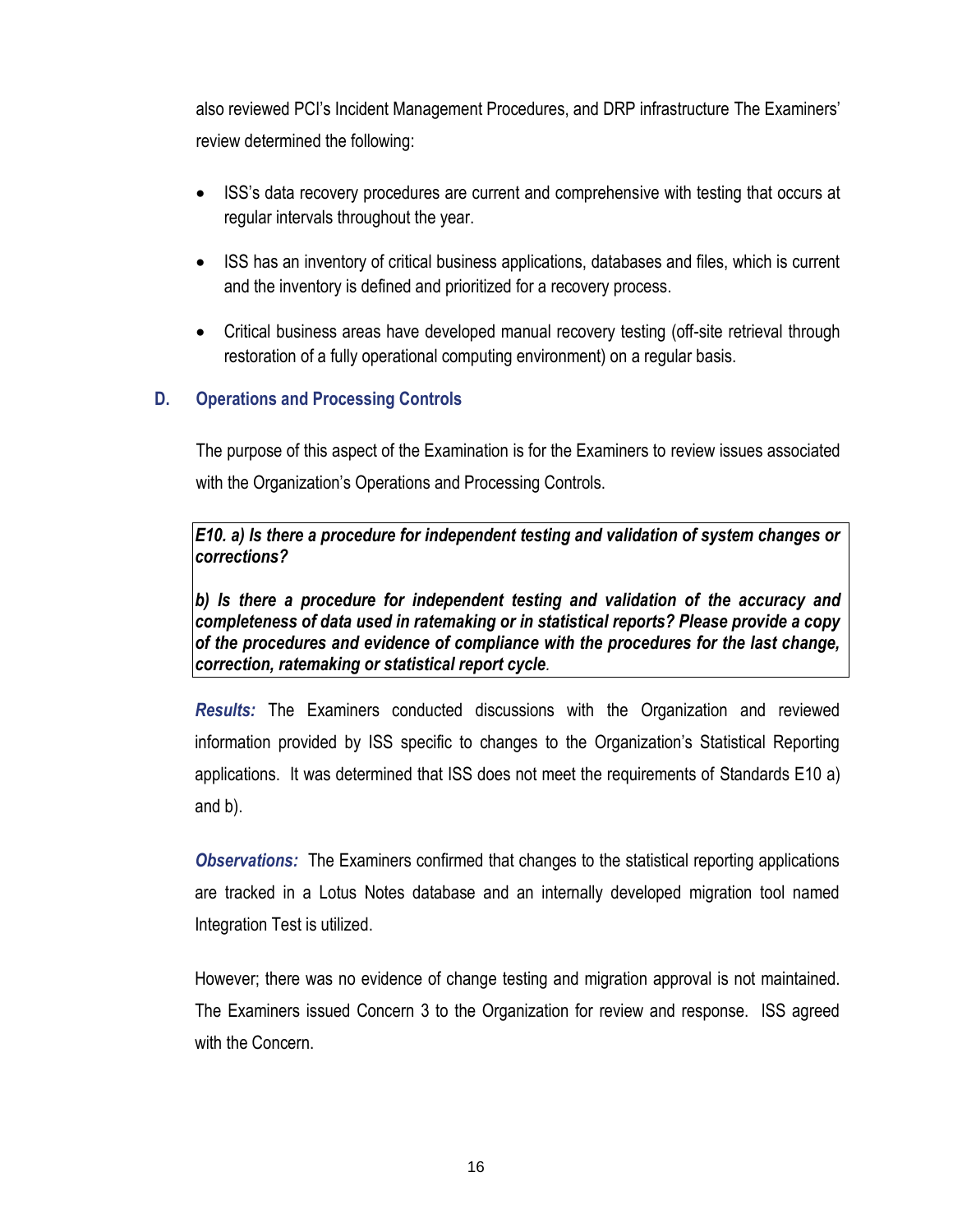*Subsequent Event*: Following conclusion of the Examination, the Organization advised the EIC that ISS has undertaken the following remediation efforts as regards the findings for

E10 a) and b). Reference is made to the Organization's details included under Subsequent Event for Standard 13.

## **C. Review Of Statistical Plans**

The Examiners' review of the Organization's Statistical Plans focused on reviewing ISS's process, protocols and procedures regarding the services the Organization provides related to statistical plans.

## **Standard 1:** *The statistical agent has filed its statistical plans in accordance with applicable statutes, rules and regulations.*

*Results:* The Examiners conducted interviews with representatives of ISS to discuss statistical plans (Plans). The Examiners note that based on the results of these discussions and through the review of documentation and related information, the Organization satisfies the requirements of Standard 1.

*Observations:* The Organization informed the Examiners that ISS has Plans in place for all states (except Texas) that were developed in accordance with the applicable statutes, rules and regulations, most notably the NAIC Handbook of Statistical Data available to regulators. The Plans were reviewed and updated in 2001 and filed in states where required. The Examiners confirmed that no changes to the Plans have been made since 2001 because the Plans included expansion variables that would require infrequent changes to the Plans on a going forward basis.

The Examiners noted that ISS has procedures in place regarding the periodic review of the Plans, and where necessary, the process of making changes to the Plans, including communicating the changes to statistical reporting insurers. ISS's Statistical Department ("the Department") is responsible for monitoring insurance department websites, industry periodicals and subscriber inquiries in order to identify new laws that impact the Plans. The Department is responsible for making Statistical Plan filings. Once approved, the Department is responsible for ensuring that ISS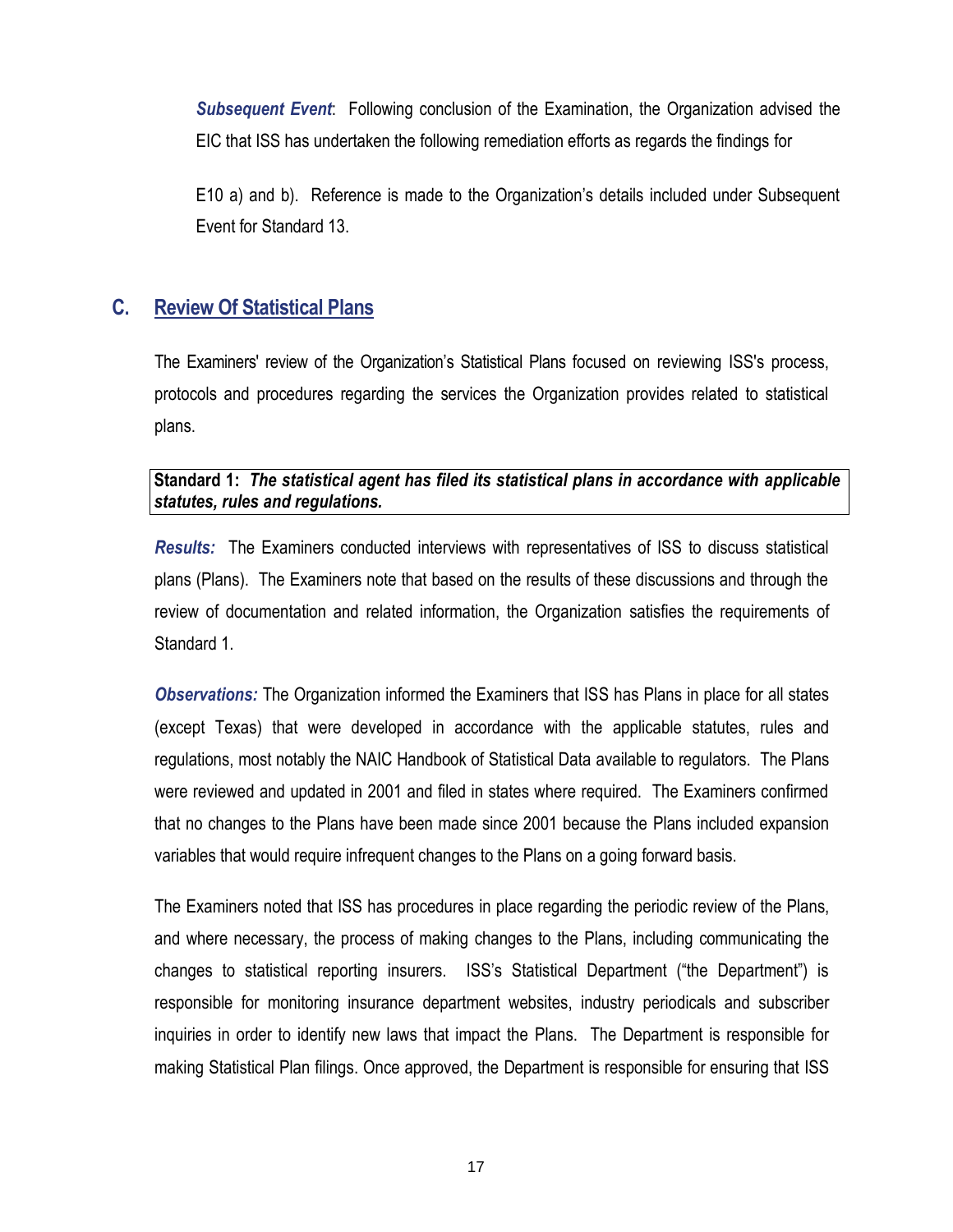systems are updated to reflect the new Plan specifications, and the new Plan information is communicated to subscribers.

## **Standard 2:** *The statistical plans are reviewed and updated in accordance with applicable statutes, rules and regulations.*

*Results:* ISS advised the Examiners that during the Period there were no changes to statutes, rules or regulations that required revisions to the Statistical Plans and in fact there have been no changes since 2001. The Examiners did not note any documentation or related information that was in conflict with the information provided by the Organization.

*Observations*: Based upon the confirmation from ISS that the Organization has not made any changes during the Period, any additional review of this area was not undertaken.

## **Standard 3: The statistical agent verifies that companies submit data in accordance with the appropriate statistical plans.**

*Results:* The Examiners reviewed documentation and related information, met with ISS resources and performed process reviews. The Examiners note that ISS satisfies the requirements of Standard 3.

*Observations:* The Examiners confirmed that ISS's statistical reporting insurers receive specific directions regarding proper data reporting requirements. This information is received on an annual basis from the Organization through the ISS Annual Call Manual, which is explained in greater detail in the Correspondence with Insurers Section of the Report. Subscriber data is electronically uploaded to the ISS system where edits are applied and the data is subject to additional review by an ISS analyst. This is explained in greater detail in the Data Collection and Handling Section of the Report.

## **D. DATA COLLECTION AND HANDLING**

The data collection and handling aspect of the Examination focused on the Examiners confirming whether ISS adequately tests reported data for validity, completeness and reasonableness. The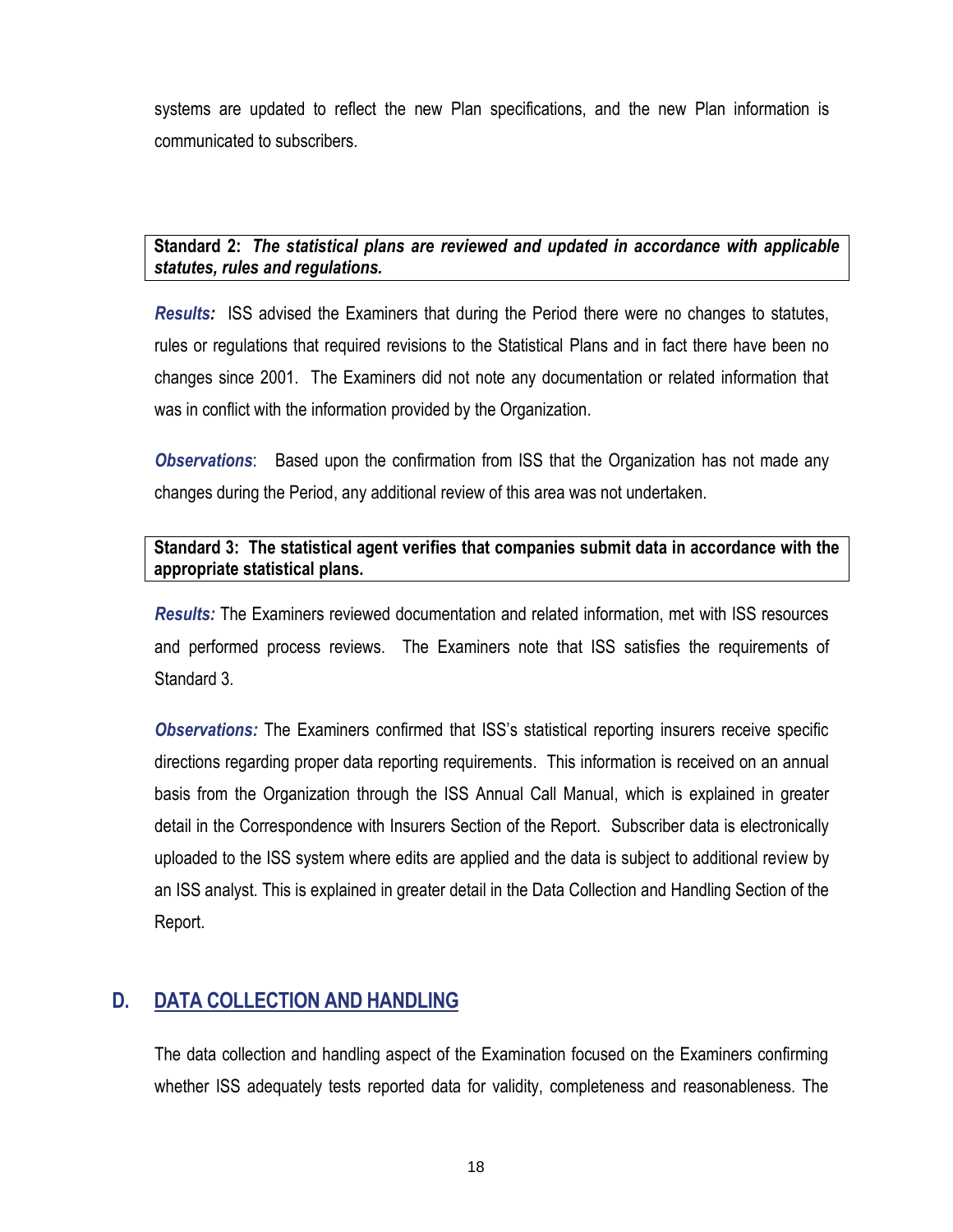areas to be considered in this type of review include data quality, data checking procedures and edit programs.

## **Standard 1:** *The statistical agent's series of edits are sufficient to catch material errors in data submitted by a Company/entity.*

*Results:* The Examiners performed a procedural review, including documentation review and testing to address Standard 1. The Examiners note that ISS satisfies the requirements of Standard 1.

*Observations:* The Examiners reviewed ISS's edit-related documentation and selected a sample of 13 subscriber's data in order to determine if ISS has processes in place to meet the requirements of Standard 1.

The Organization's process includes performing two primary types of edits: content and relational edits. The edits are used to support the Organization's compliance with their established requirements related to subscriber data.

- a. **Content Edits** Performed on a record basis and applicable to all lines of business, focusing on the format of the data reported, such as the proper number of characters in the length of a report field, and the validity of each field.
- b. **Relational Edits** Performed on a record basis focusing on the relationship of multiple field values. As part of this error analysis, inconsistencies among data fields are reviewed by identifying exposures with no premiums, claims with no losses and losses with no premium.

**Standard 2:** *All data that is collected pursuant to the statistical plan is run through the editing process.* 

**Standard 3***: Determine that all databases are updated as needed with all accepted Company data.*

*Results:* Based on the documentation reviewed and the results of the process review and testing performed, the Examiners note that ISS satisfies the requirements of Standard 2 and Standard 3.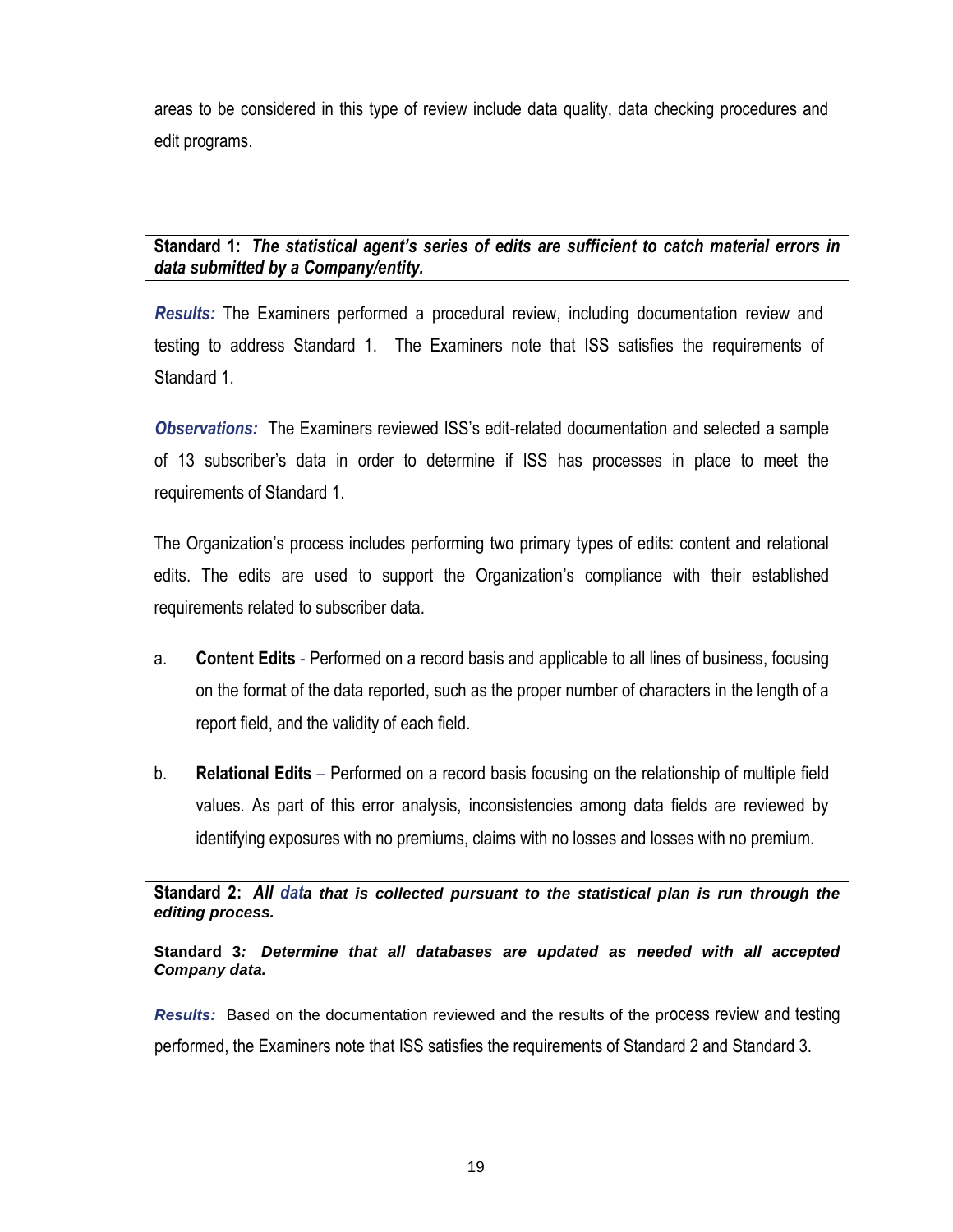*Observations:* The Examiners performed a procedural review, including a process walkthrough with representatives of ISS and performed testing to address the scope of Standard 2 and Standard 3. Further, the Examiners reviewed several of the Organization's data quality control processes to ensure the completeness and accuracy of data.

The Examiners noted that quality reviews of the subscriber submissions occurs on either an annual or quarterly basis as the data is received and loaded. Subscriber data is then validated against the rules and valid values defined in the ISS Statistical Plan and included in the Content and Relational Edits as noted under Standard 1 above. The quality reviews that the Organization performs include the following:

- 1. **Reasonability Checks** The ISS analysts compare profiles of the subscriber's data with historical data in order to identify shifts and anomalies. Examples of reasonability checks include the following situations:
	- Where an insurer has reported an unusually high percentage of data under a single or limited set of codes, or has not reported data; and
	- When premiums appear to be unusually high or low compared to exposures. ISS informs subscribers of the potential data issue. The subscribers are expected to determine if there is in fact a reporting problem, correct it, or provide an acceptable explanation why the situation is not an error.
- 2. **Transmittal Balancing** The submitted data is totaled by state, line of business, call year and call period and compared to transmittal state totals submitted by the company as specified in the ISS data calls. The ISS Statistical Plan contains transmittal error tolerances by company data element and by total state. Content and Relational Edit amounts exceeding the thresholds are reviewed with the subscriber. The Organization requires its Subscribers to determine if there is in fact a reporting problem, correct it, or provide an acceptable explanation why the situation is not an error.
- 3. **Distributional Analysis** All monetary data fields are compared from the current year data submission to prior year submissions for reasonableness in order to identify potential reporting errors. Also, as part of this error analysis, inconsistencies among data fields are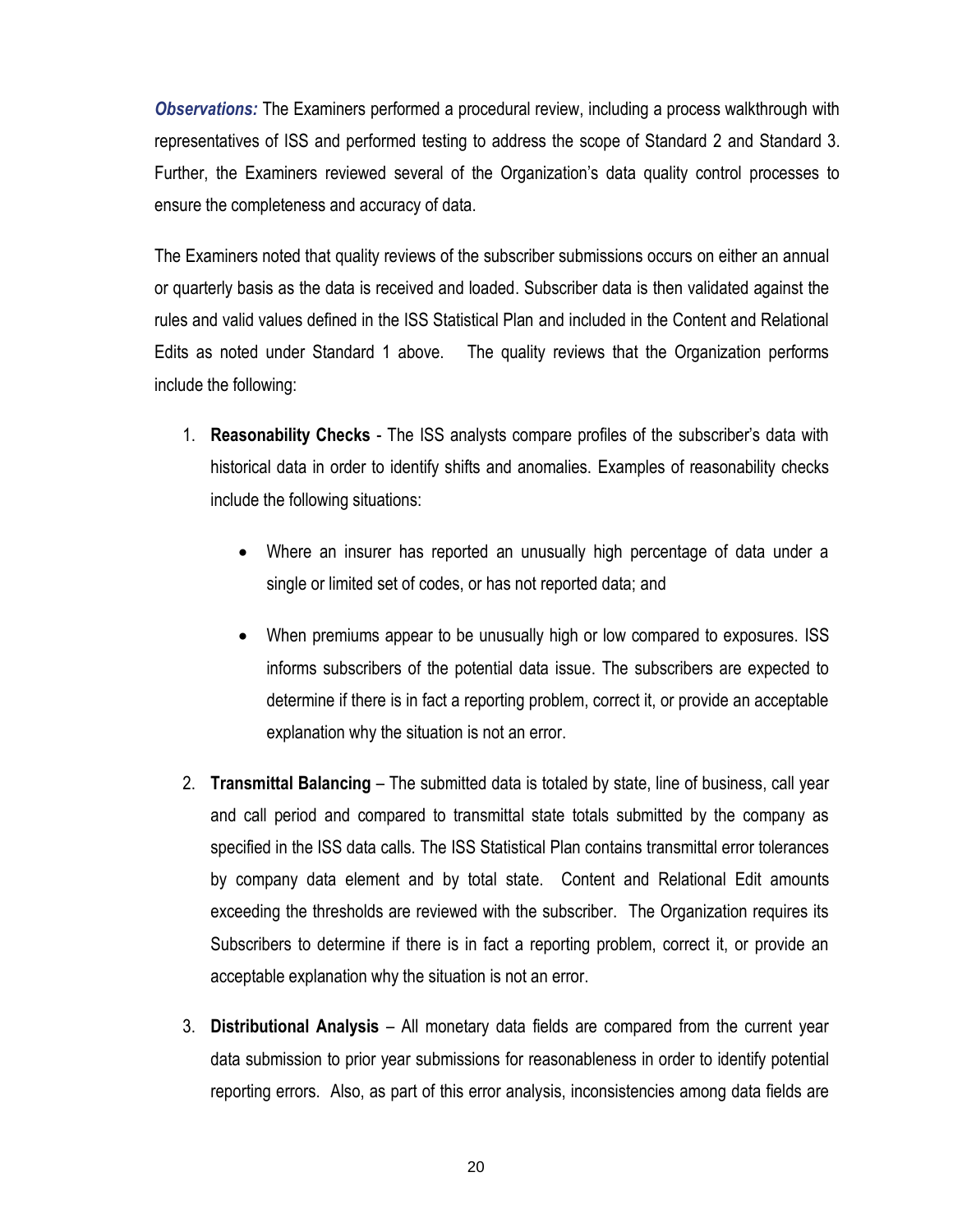reviewed by identifying exposures with no premiums, claims with no losses and losses with no premium.

Following the ISS analysts' quality review procedures, the Subscriber submission is deemed approved or not approved. Subscriber data that is not approved is not submitted to a regulatory agency. Approved subscriber data, as deemed by the ISS analyst, resides in the databases until it is needed for the generation of a state report or data file.

ISS prepares a Company Audit Report for each state that confirms the status of each subscriber anticipated to be included in the submission and assigns each subscriber's submission as being Approved, Not Approved, or Nothing to Report. The report affords the ISS analyst the ability to monitor and confirm the completion status of each subscriber's data in preparation of the submission.

### **Standard 4: Determine that statistical data is reconciled to the State Page Exhibit of Premium and Losses, Statutory Page 14, of the NAIC Annual Statement on an annual basis.**

*Results:* The Examiners performed a procedural review, including a process walkthrough with representatives of ISS. The Examiners confirmed that the Organization appropriately reconciles the control totals of each individual data submission to assure that each submission balances with respect to applicable record counts, written premiums, paid and unpaid losses. The Examiners also noted that any submission that does not reconcile for any key items is returned for correction or an explanation from the reporting subscriber. Based on the Examiner's review, it is noted that ISS satisfies the requirements of Standard 4.

*Observations:* The Organization receives the NAIC Annual Statement Data each year. This information is loaded into the ISS system by their Information Technology (IT) resources. The Organization's analysts review this information in order to reconcile the subscriber's data submission to the NAIC's premiums, losses, and statutory data. For each of the 13 subscribers in the sample, the Examiners compared the data submission to the NAIC data and found no exceptions.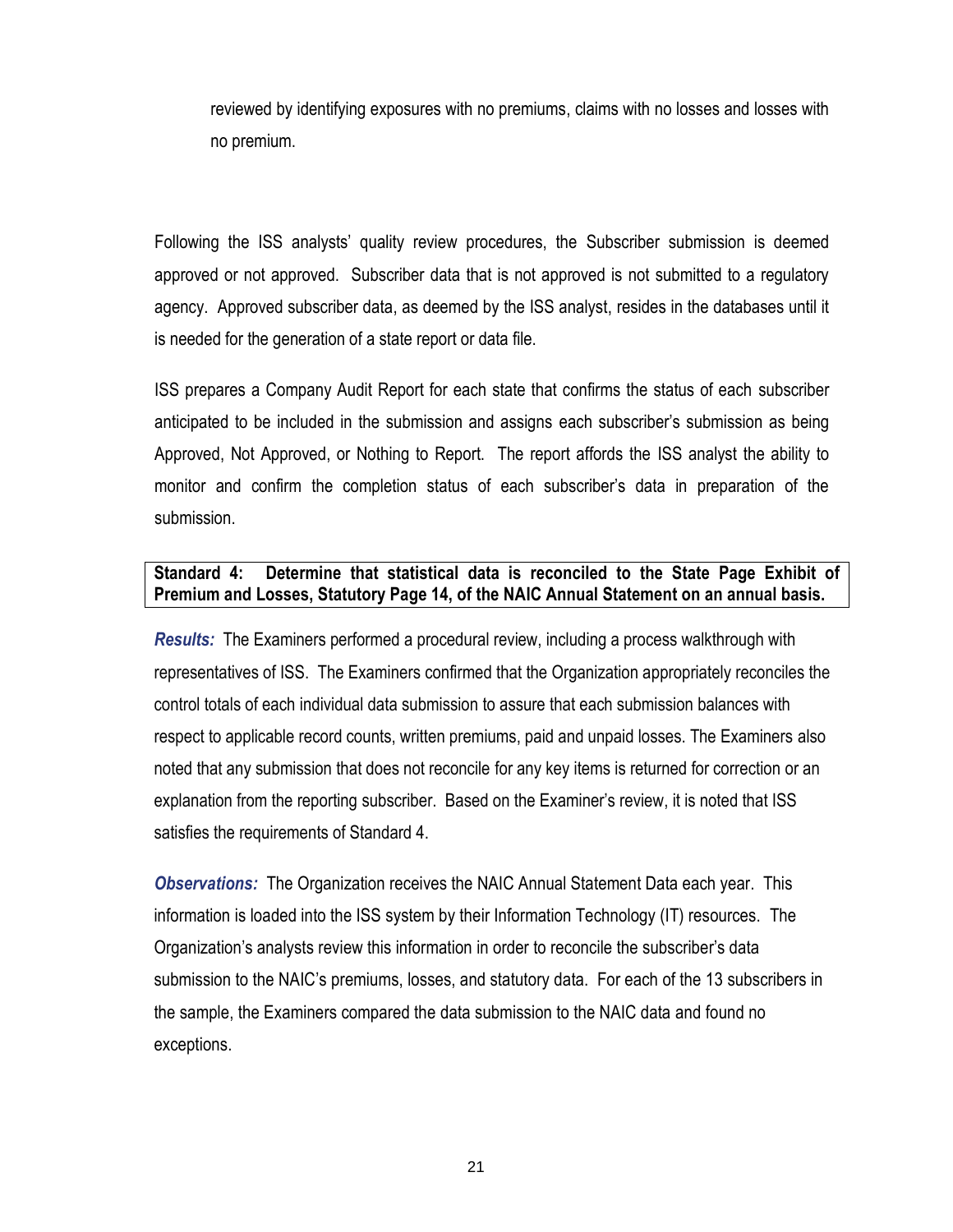## **Standard 5:** *Determine that all calculations associated with the database have been accurately applied.*

*Results:* The Examiners reviewed documentation and related information, conducted a process review and performed testing. The Examiners note that ISS satisfies the requirements of Standard 5.

*Observations:* A procedural review, including a process walkthrough with ISS key employees, was performed to address this standard. As stated under Standard 2 above*,* ISS performs a transmittal balancing procedure for all data submissions where totals of submitted data by state, line, call year and call period are compared to transmittal state totals submitted by the company as specified in the ISS data calls. The ISS Statistical Plan contains transmittal error tolerances by Company data element and by total state.

Content and Relational Edit amounts exceeding the thresholds are reviewed with the subscriber. Through the review of a sample of 13 subscriber data submissions, the Examiners confirmed that the tolerance levels are appropriately applied by the ISS system and flagged for further review by ISS analysts. The Examiners further note that ISS does not prepare loss costs nor are they involved in the rate making process. As such, no additional review regarding this standard was performed.

#### *Standard 6: Where applicable, the statistical agent employs use of data completeness tests as outlined in the NAIC Statistical Handbook of Data Available to Insurance Regulators***.**

*Results:* Based on the documentation reviewed and the results of the process review and testing, the Examiners note that ISS appears to satisfy the requirements of Standard 6.

*Observations:* The Examiners performed a procedural review, including a process walkthrough with ISS key employees, as well as testing to address the scope of Standard 6. The quality review of the subscriber submissions occurs as the data is received and loaded either on an annual or quarterly basis. Subscriber data is validated against the rules and valid values defined in the ISS Statistical Plan, which is included in the Content and Relational Edits as noted under Standard 1 above.

The Examiners reviewed several of the Organization's data quality control processes to ensure the completeness and accuracy of data.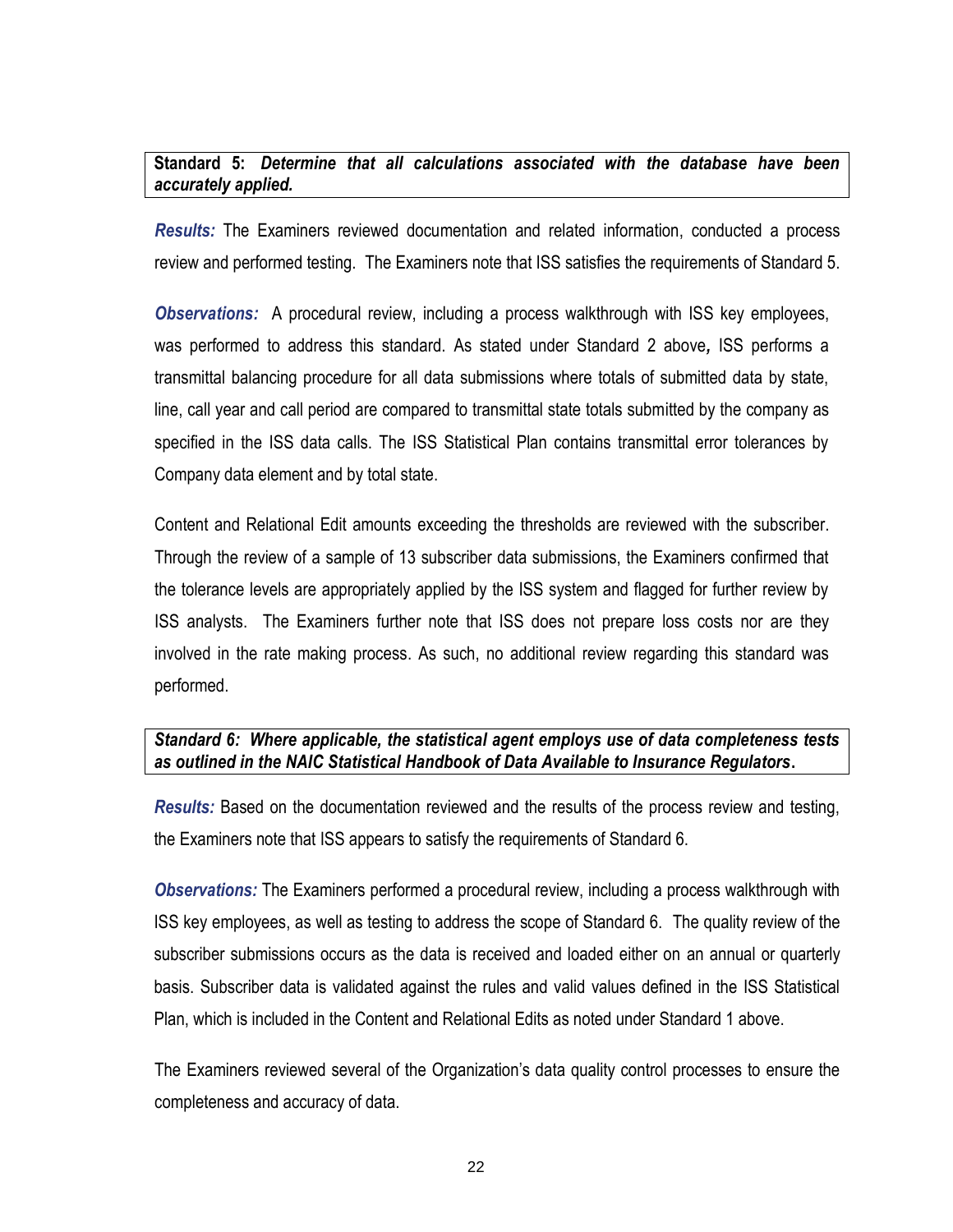- 1. **Reasonability Checks** The ISS analysts compare profiles of the subscriber's data by data element with historical data in order to identify shifts and anomalies. For example, ISS informs subscribers of potential data issues for situations where an insurer has reported an unusually high percentage of data under a single or limited set of codes, has not reported data or where premiums appear to be unusually high or low compared to exposures. In these instances, subscribers are expected to determine if there is in fact a reporting problem, correct it, or provide an acceptable explanation as to why the situation is not an error.
- 2. **Transmittal Balancing** The submitted data are totaled by state, line of business, call year and call period and compared to transmittal state totals submitted by the company as specified in the ISS data calls. The ISS Statistical Plan contains transmittal error tolerances by company data element and by total state. Content and Relational Edit amounts exceeding the thresholds are reviewed with the subscriber. The Organization requires its subscribers to determine if there is in fact a reporting problem, correct it, or provide an acceptable explanation why the situation is not an error.
- 3. **Distributional Analysis** All monetary data fields are compared from the current year data submission to prior year submissions for reasonableness in order to identify potential reporting errors.

Following the ISS analyst's completion of the quality reviews noted above, the subscriber submission is deemed as approved or not approved. Data that is not approved is not submitted to a regulatory agency. Approved subscriber data as deemed by the ISS analyst resides in the database until it is needed for the generation of a state report or data file. ISS prepares a Company Audit Report for each state that confirms the status of each subscriber anticipated to be included in the submission and assigns each subscriber's submission as being Approved, Not Approved, or Nothing to Report. The report affords the ISS analyst the ability to monitor and confirm the completion status of each subscriber's data in preparation of the submission.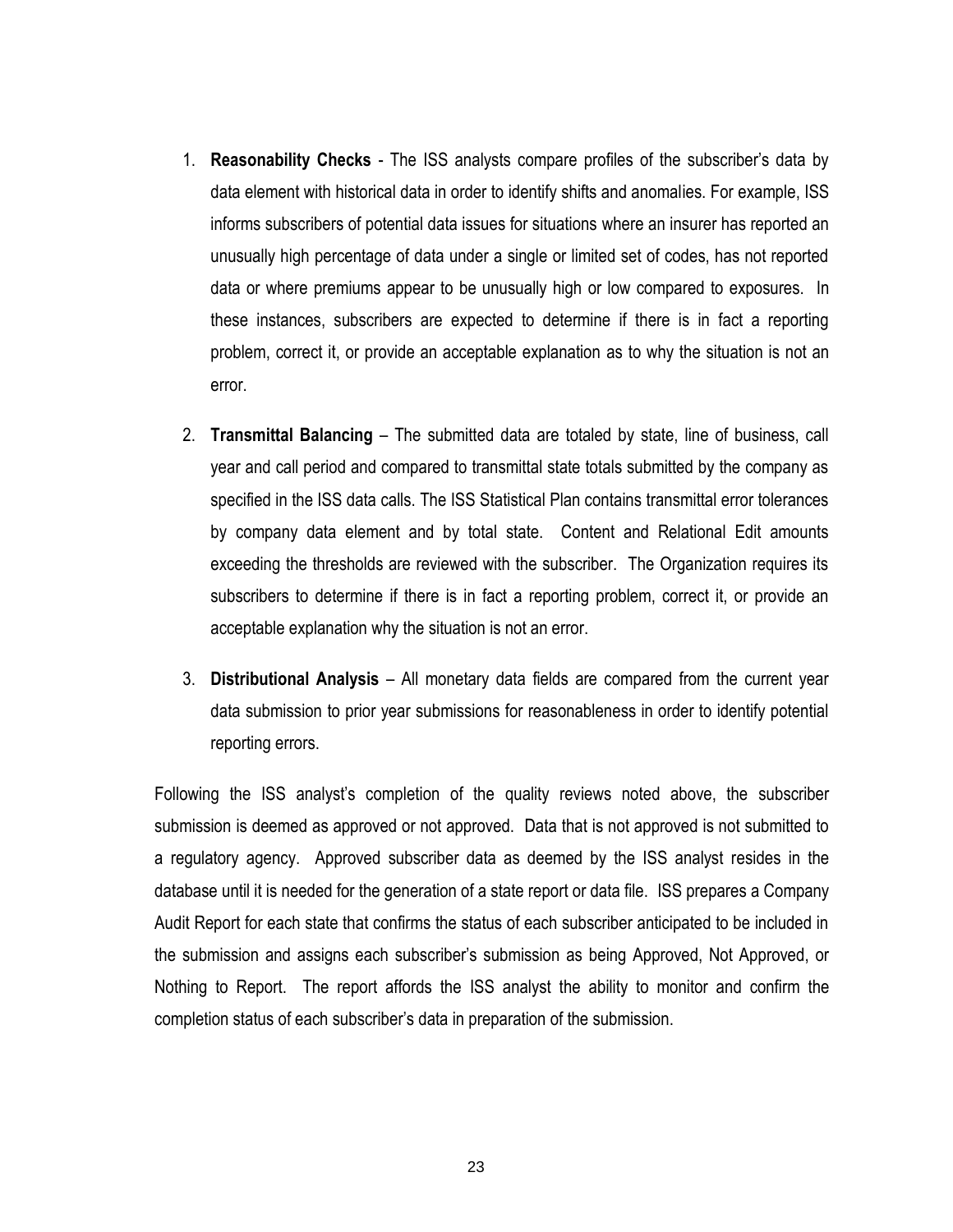## **E. CORRESPONDENCE WITH INSURERS AND STATE REGULATORS**

The purpose of this section of the Examination is for the Examiners to review and confirm whether ISS promptly notifies the statistical reporting insurers (and regulators, as requested or required) when a problem or question about the data arises, and follows up with the statistical reporting insurer if the insurer does not respond within the appropriate time frame.

## **Standard 1**: *The statistical agent keeps track of companies that fail to meet deadlines***.**

#### *And*

**Standard 2**: *The statistical agent has established procedures for notifying companies (and regulators, as requested or required) of material errors and for correcting those errors.*

*And*

## **Standard 3:** *The statistical agent maintains a follow-up procedure with companies that have reporting errors or questions.*

*Results:* The Examiners reviewed documentation and related information, conducted a process review and performed testing. Based on the work performed, the Examiners note that ISS satisfies the requirements for Standard 1, Standard 2 and Standard 3.

*Observations:* The Examiners reviewed ISS's procedures regarding the tracking and reporting of data submissions for those statistical reporting insurers that fail to meet deadlines, which included the ISS Annual Call Manual (the "Manual") that is sent to statistical reporting insurers, and the ISS Quality Improvement Program ("QIP").

The Manual includes information and guidance for how statistical reporting insurers are to report data and correct reporting errors. Additionally, the Manual explains how statistical reporting insurers are to resubmit data and provides information regarding penalties for reporting with errors and/or untimely submissions. The Examiners note that reporting errors are in reference to data that is not reported in compliance with the ISS Plan. In this regard, the Examiners confirmed that ISS prepares periodic reports that identify any statistical reporting insurers that are delinquent in reporting and/or have reporting errors. ISS tracks and follows up with these statistical reporting insurers until the reporting matter is resolved.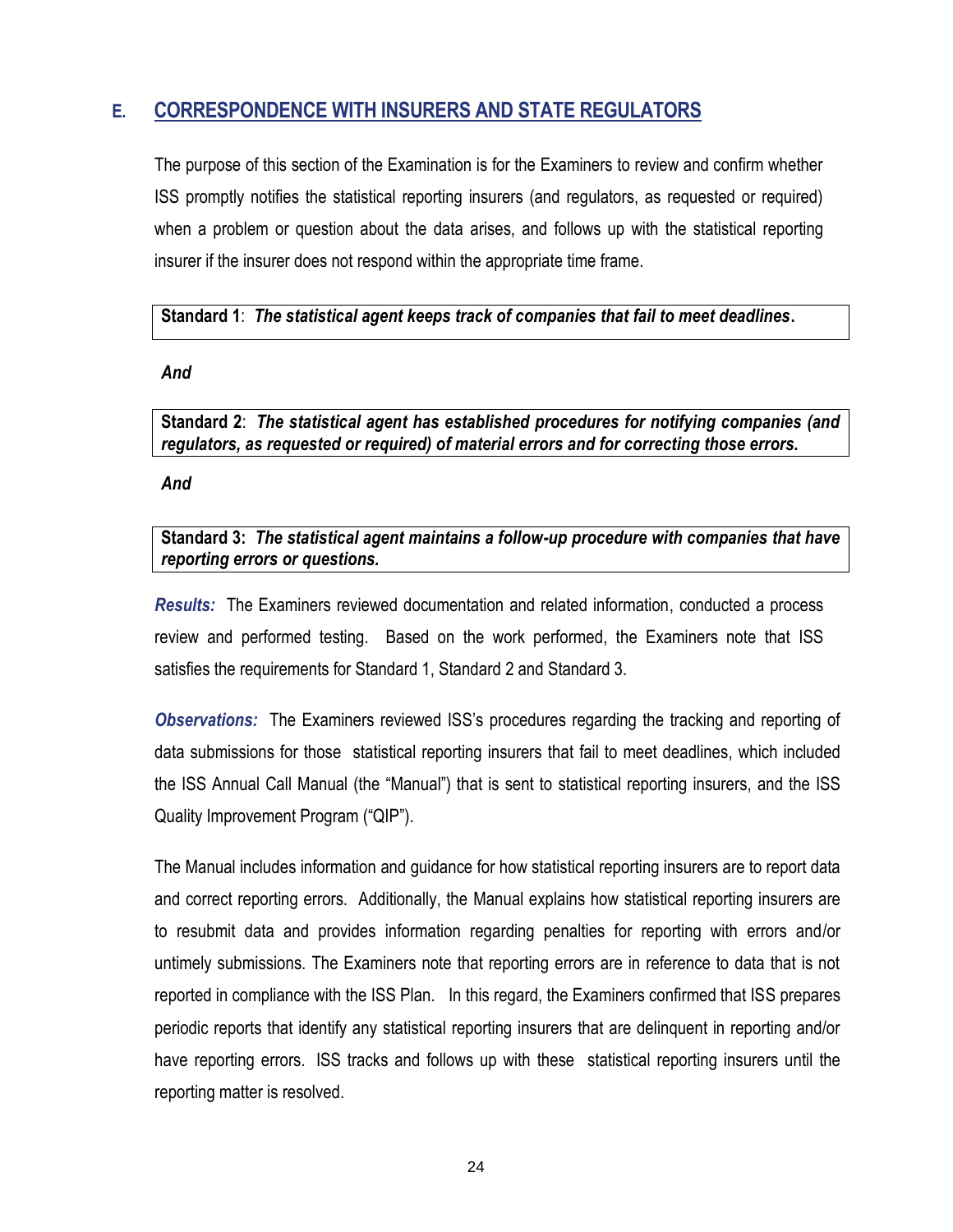Based on the Examiner's review of these procedures, it was noted that the Organization has controls and procedures for determining its statistical reporting insurers reporting status. In addition, ISS has processes and procedures established to communicate with delinquent statistical reporting insurers. Finally, the Examiners note that the ISS QIP was designed to improve the quality and timeliness of data by assessing fees to subscribers under the following situations: severely delinquent submissions; submissions requiring an excessive number of refiles; and for data corrections applied by ISS.

In addition to the above review, the Examiners used ACL to select and test a sample of 13 statistical reporting insurer delinquencies with at least one partial submission not reported, and 13 from other types of data errors from the combined lines of business for the statistical reporting insurer. The two samples reviewed are identified in Appendix B – Report Issues and Appendix C – Later Reporters of the Report.

Correspondence for each sample was tested with regards to certain attributes including the following:

- The initial due date of the request
- The date of first follow up with Company
- The timeliness of original notification
- Additional follow-up notifications
- Monitoring of the issue(s) through completion (Company corrected errors or submitted past due reports).
- Any required notifications to state insurance departments.
- Assessments of charges in compliance with the ISS Quality Improvement Program

## **Standard 4**: *Review any additional data quality programs maintained by the statistical agent pertaining to data collected pursuant to the statistical plan.*

*Results:* The Examiners performed a procedural review, including a process walkthrough with ISS representatives and performed testing. Based on the Examiner's review, it is noted that ISS appears to satisfy the requirements of Standard 4.

*Observations:* The quality review of the subscriber submissions occurs as the data is received and loaded either on an annual or quarterly basis. Subscriber data is validated against the rules and valid values defined in the ISS Statistical Plan, which is included in the Content and Relational Edits as noted under Standard 1 of the Data Collection and Handling Section above.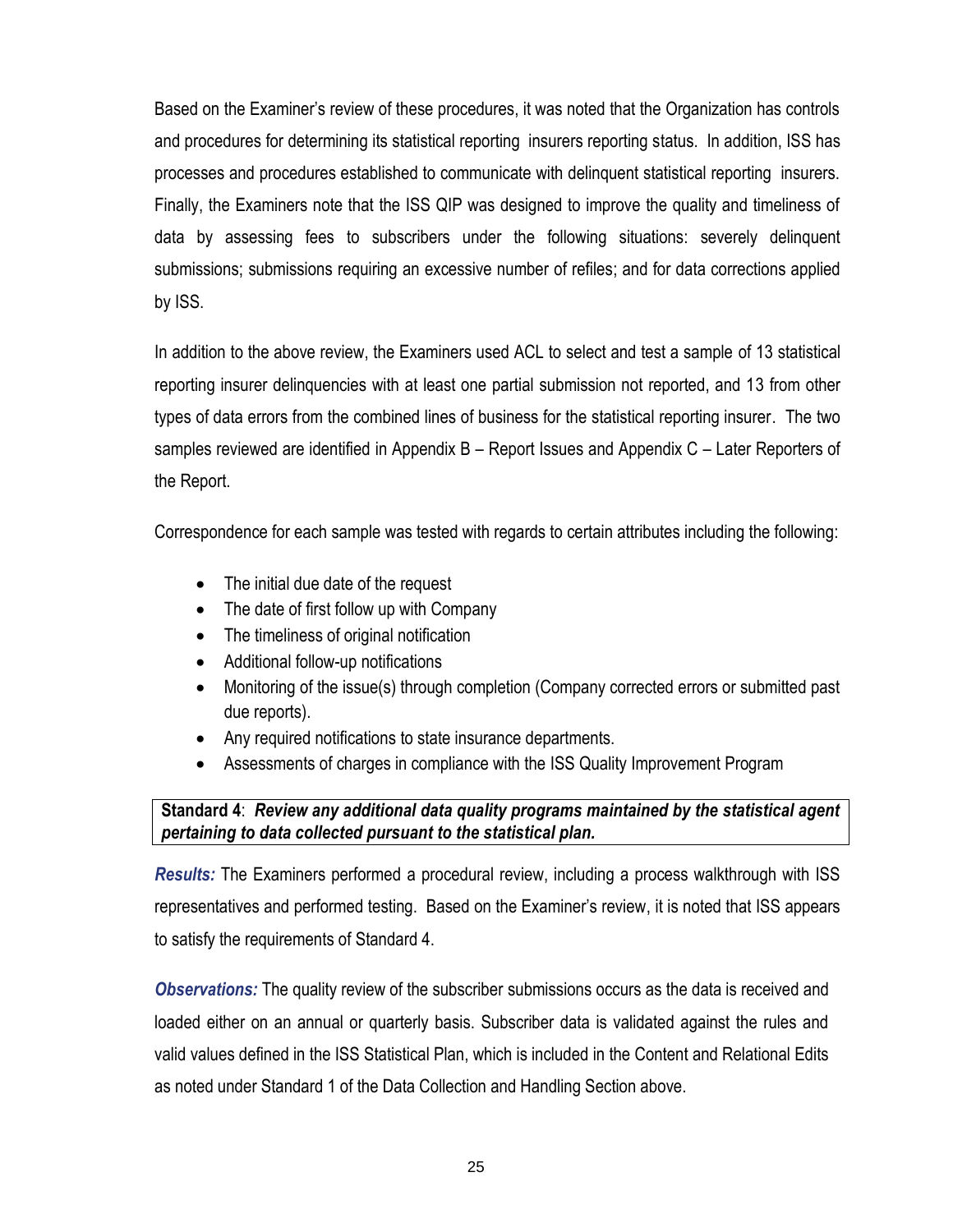The Examiners reviewed several of the Organization's data quality control processes to ensure the completeness and accuracy of data.

- 1. **Reasonability Checks** The ISS analysts compare profiles of the subscriber's data by data element with historical data in order to identify shifts and anomalies. For example, ISS informs subscribers of potential data issues for situations where an insurer has reported an unusually high percentage of data under a single or limited set of codes, has not reported data or a situation where premiums appear to be unusually high or low compared to exposures. In these instances, subscribers are expected to determine if there is in fact a reporting problem, correct it, or provide an acceptable explanation why the situation is not an error.
- 2. **Transmittal Balancing** The submitted data are totaled by state, line of business, call year and call period and compared to transmittal state totals submitted by the company as specified in the ISS data calls. The ISS Statistical Plan contains transmittal error tolerances by company data element and by total state. Content and Relational Edit amounts exceeding the thresholds are reviewed with the subscriber. The Organization requires its subscribers to determine if there is in fact a reporting problem, correct it, or provide an acceptable explanation why the situation is not an error.
- 3. **Distributional Analysis** All monetary data fields are compared from the current year data submission to prior year submissions for reasonableness in order to identify potential reporting errors. Also, as part of this error analysis, inconsistencies among data fields are reviewed by identifying exposures with no premiums, claims with no losses and losses with no premium.

**Standard 5: With each standard premium and loss report to the states, the advisory organization provides a listing of companies whose data is included in the compilations and a historical report listing insurers whose data for the state was excluded, as set forth in Section 2.4 of the NAIC Statistical Handbook of Data Available to Insurance Regulators.**

*Results:* The Examiners reviewed documentation and related information and performed a process review of information provided by the Organization. The Examiners note that ISS satisfies the requirements of Standard 5.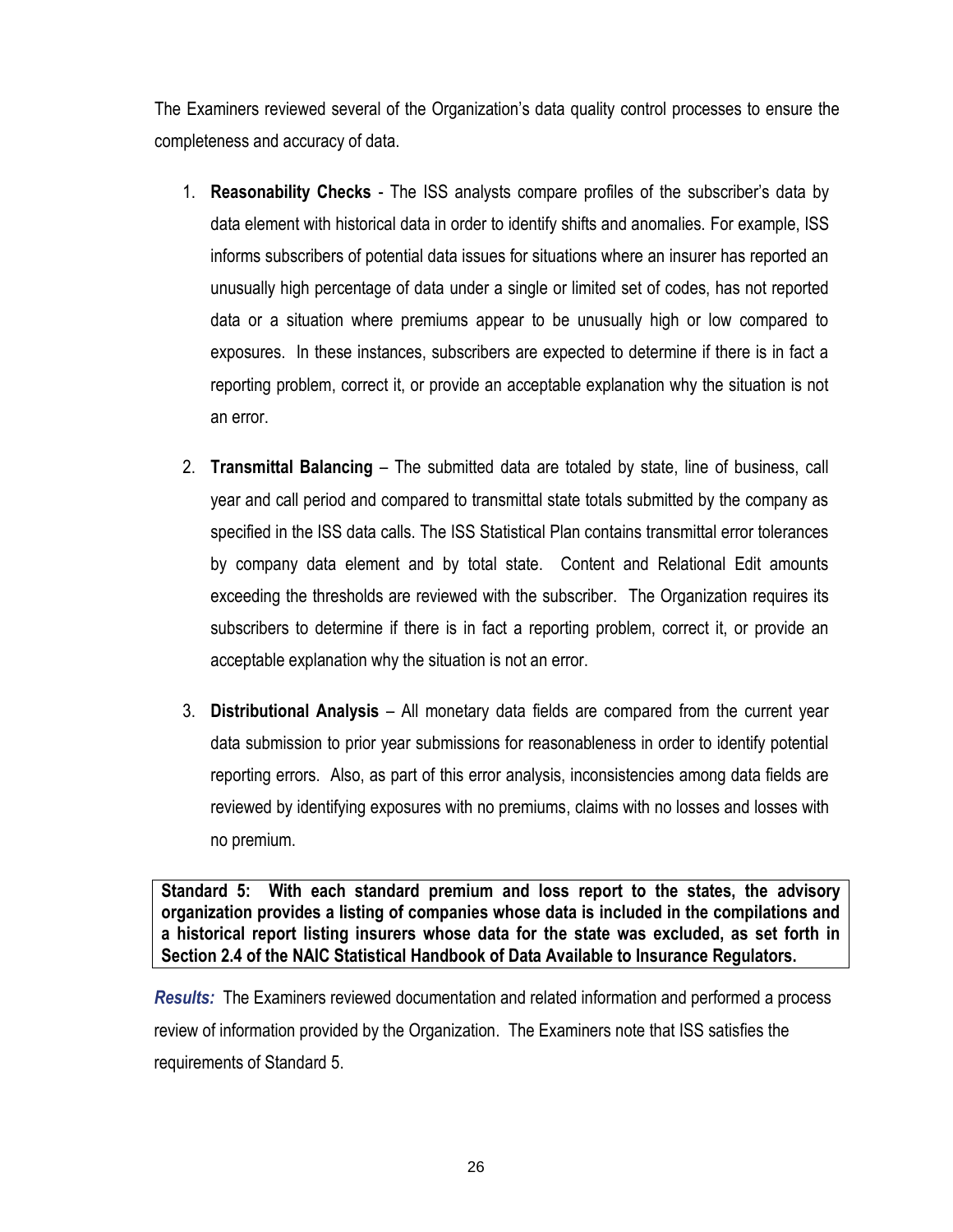*Observations:* Following the ISS analyst's completion of the quality reviews noted above under Standard 4, the subscriber transmittal is deemed as approved or not approved. Data that is not approved is not submitted to a regulatory agency. Approved subscriber data as determined by the ISS analyst resides in the Organization's databases until it is needed for the development of a state report or data file. ISS prepares a Company Audit Report for each state that confirms the status of each subscriber anticipated to be included in the submission and assigns each subscriber's submission as being Approved, Not Approved, or Nothing to Report. The report affords the ISS analyst the ability to monitor and confirm the completion status of each subscriber's data in preparation of the submission.

The Examiners incorporated the review and testing for this Standard within the review of the 13 subscriber submissions as discussed in the Data Collection and Handling Section above. In so doing, the Examiners confirmed that the data submissions made to regulatory agencies included a listing of statistical reporting insurers whose data is included in the compilations and a historical report listing insurers whose data for the state was excluded, as set forth in Section 2.4 of the NAIC Statistical Handbook of Data Available to Insurance Regulators.

## **F. REPORTS, REPORT SYSTEMS AND OTHER DATA REQUESTS**

The Reports, Report Systems and Other Data Requests aspect of the Examination focused on the Examiners review of ISS's reports and other statistical compilations prepared for state regulators, as well as confirming the Organization's internal procedures for preparing reports and responding to data requests, including the timeliness and quality of the response.

#### **Standard 1:** *All calculations used to develop the database have been performed accurately.*

*Results:* The Examiners reviewed documentation and related information, conducted a process review and performed testing. The Examiners note that ISS satisfies the requirements of Standard 1.

*Observations:* The Examiner's review of the sample of 13 subscriber's data indicated that the ISS calculations used to develop the database include edit processes and a review of accepted tolerance levels. These items are evaluated to determine if further corrective action is necessary. The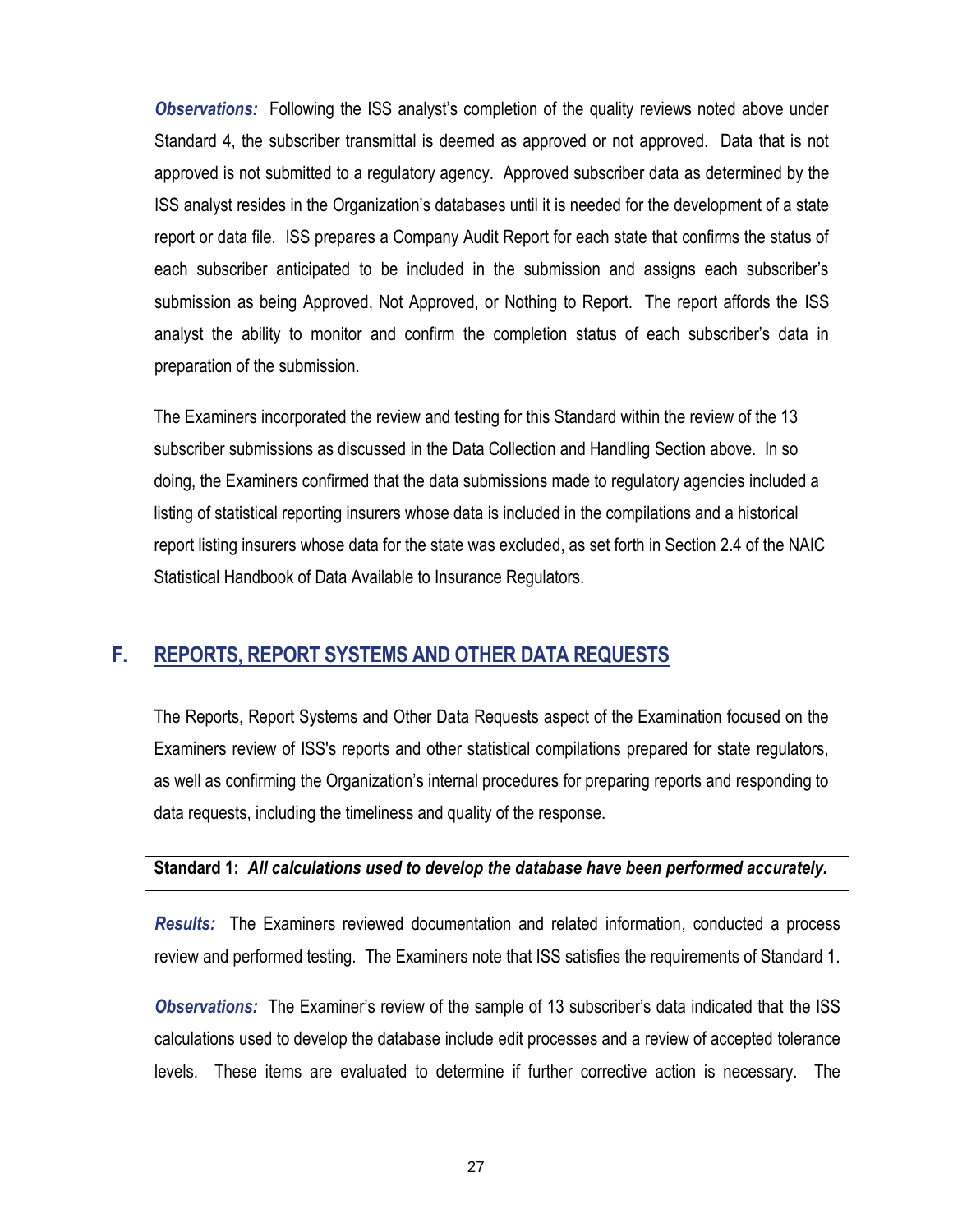Examiners note that ISS does not create loss costs nor are they involved in ratemaking. As such, no additional review was performed under this Standard.

## **Standard 2: The statistical agent has accurately extracted the appropriate information from the statistical database.**

*Results:* The Examiners reviewed documentation and related information, conducted a process review and performed testing. The Examiners note that ISS satisfies the requirements of Standard 2.

*Observations:* The Examiners performed a procedural review, including a process walkthrough with representatives of ISS, as well as performing testing to address the requirements of Standard 2. The Examiners review of ISS's data processing completeness and reasonability checks for statistical compilations included the Data Validity and Data Collection and Handling procedures described under Standard 1, in addition to the additional actions, which includes:

- **Review of Unique Company Codes** Each subscriber has a unique company reporting code. Subscriber data is validated against the rules and valid values defined in the ISS Statistical Plan, which is included in the Content and Relational Edits as noted earlier in the Report.
- **Subscriber Data Reconciled Against the NAIC Annual Statement Data** Data is submitted to regulatory agencies as requested by the subscriber. The Examiners note that ISS does not create loss costs nor are they involved in ratemaking. As such, no additional review was performed under this Standard.

**Standard 3:** *Any data extracted from the statistical database has been accurately reviewed with any additional data obtained directly from a Company in preparing a response to a data request.*

**Standard 4:** *Data collected, in addition to the data collected under the statistical plan, was adequately reviewed for quality and compiled according to applicable statutes, rules and regulations.* 

*Results:* The Examiners discussed Standards 3 and 4 with the Organization and it was determined that the Standards were not applicable for the Examination.

*Observations:* The Examiners confirmed with ISS that there have been no inquiries during the Period. However, the Organization informed the Examiners that procedures are in place to respond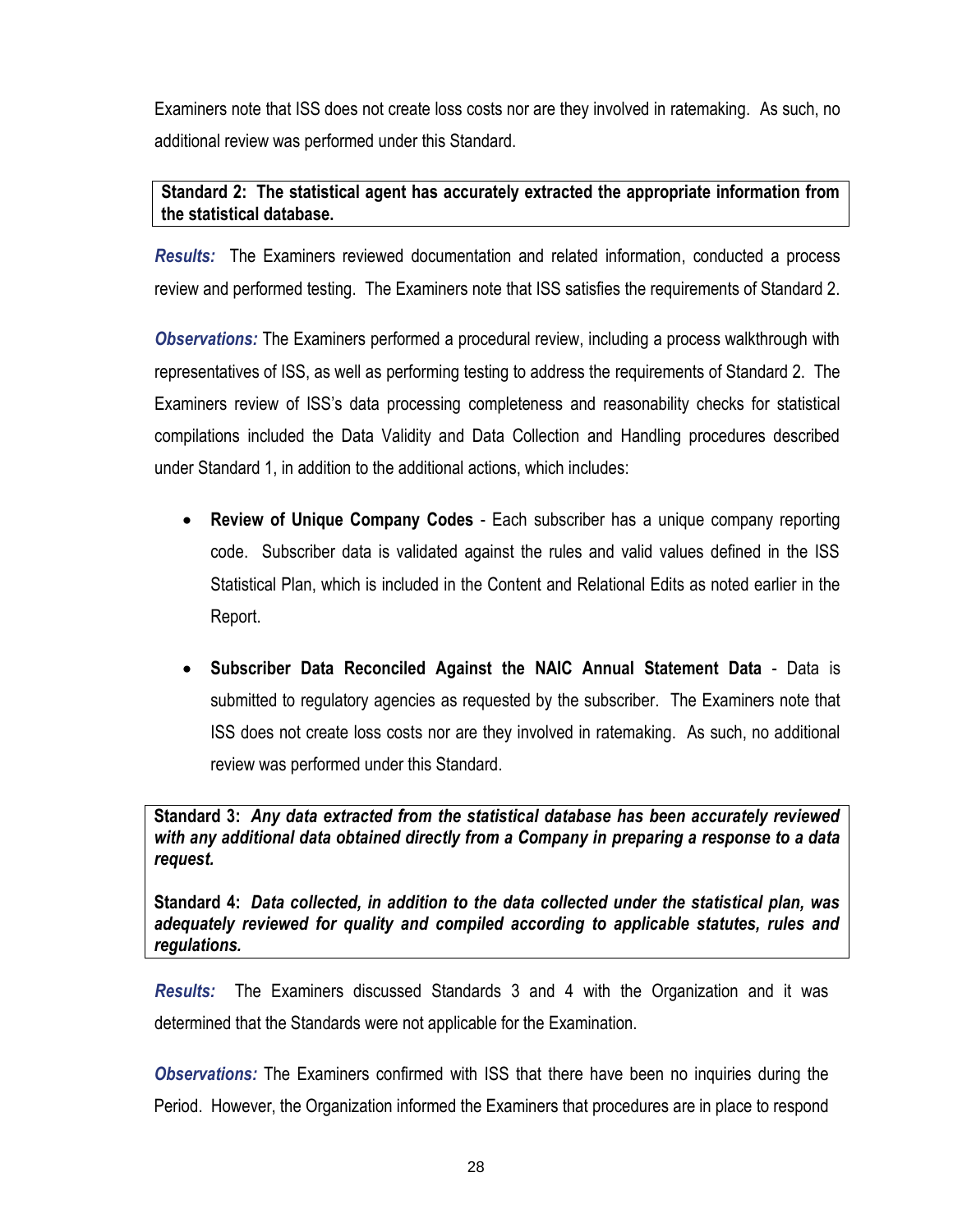to regulatory inquiries. Regulatory requests regarding ISS data are reviewed by the line of business with a focus on: (1) the validity of the issues, and (2) the expected time frame to respond to the request. ISS reviews subscriber correspondence created during ISS's internal analysis regarding report production. If ISS does not have correspondence regarding the issue, ISS will contact the subscribers contributing to the data in question and discuss the matter further. ISS will inform the regulator of their proposed resolution to the data issue and the expected completion timeframe.

*Lead State Request: The National Association of Insurance Commissioners ("NAIC") requested that the Lead States review ISS data reporting issues in reference to a potential issue involving data reported by a subscriber related to auto medical payment premium information for Kansas and Pennsylvania.* 

*Results:* The Examiners discussed these issues with the Organization and reviewed documentation that addressed the matter. The Examiners also reviewed the Organization's remediation procedures that were designed to prevent such errors from occurring in the future.

*Observations:* The Organization informed the Examiners that they were made aware by the NAIC of a Pennsylvania reporting issue regarding auto medical payments. They indicated they were unaware of an issue involving Kansas' reporting of auto medical losses where no premiums were reported for such coverage. The Organization provided the Examiners with documentation that supported the manner in which this matter was researched and corrected as follows:

- ISS reviewed the Pennsylvania data submission and identified the subscriber that was associated with the data issue.
- ISS contacted the subscriber in order to obtain an explanation. The subscriber informed ISS that the coding of the premium associated with medical payments was a different coverage code than the code used for losses.
- In order to correct the reporting error in a timely manner, the NAIC and ISS agreed to provide an update of the medical payments premium amount in the NAIC spreadsheet as opposed to the subscriber re-filing corrected data, which would have been a time consuming process.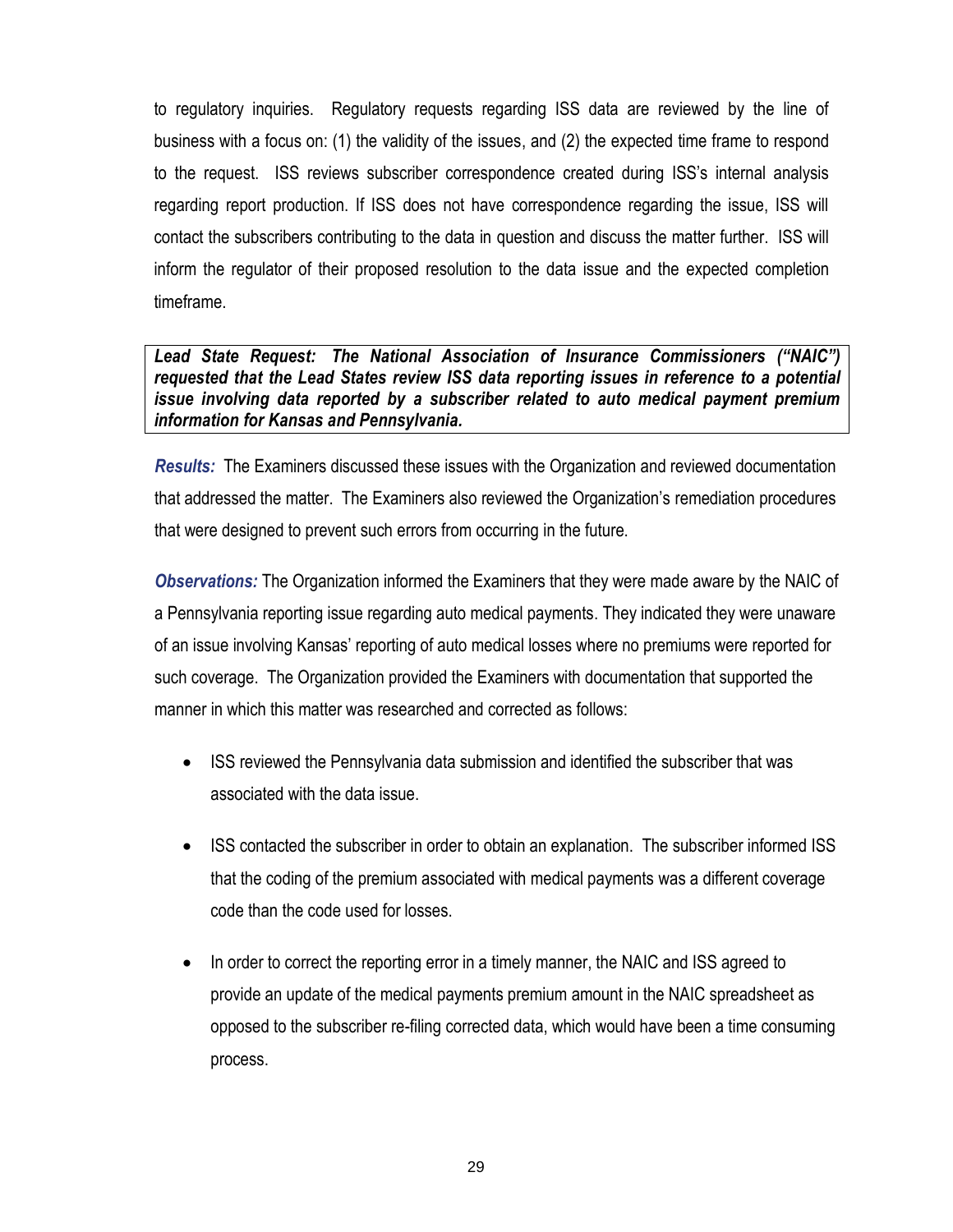• In response to the NAIC inquiry, ISS implemented error analysis tools in 2012 to limit the possibility of future data issues. The error analysis tools include a distributional analysis of each monetary field from year to year and a review for inconsistent reporting across data fields such as exposures with no premiums claims with no losses and losses with no premium.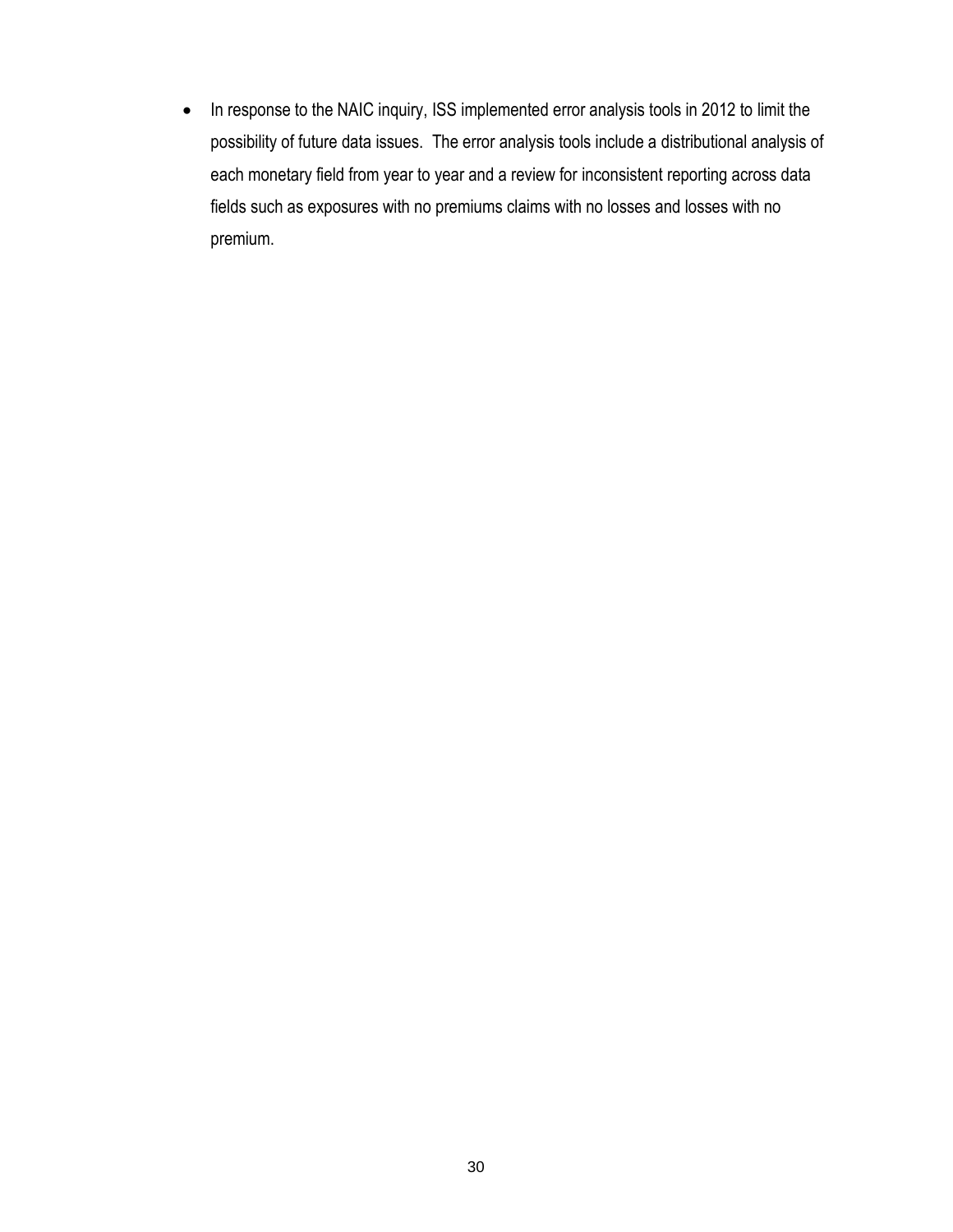## **Examination Report Submission**

The courtesy and cooperation of the officers and employees of the Organization during the examination are acknowledged.

All phases of the examination were conducted by Risk & Regulatory Consulting, LLC.

**Respectfully submitted,**

BaryCukels

**Barry L. Wells, CCLA, MCM Risk and Regulatory Consulting, LLC Examiner-in-Charge**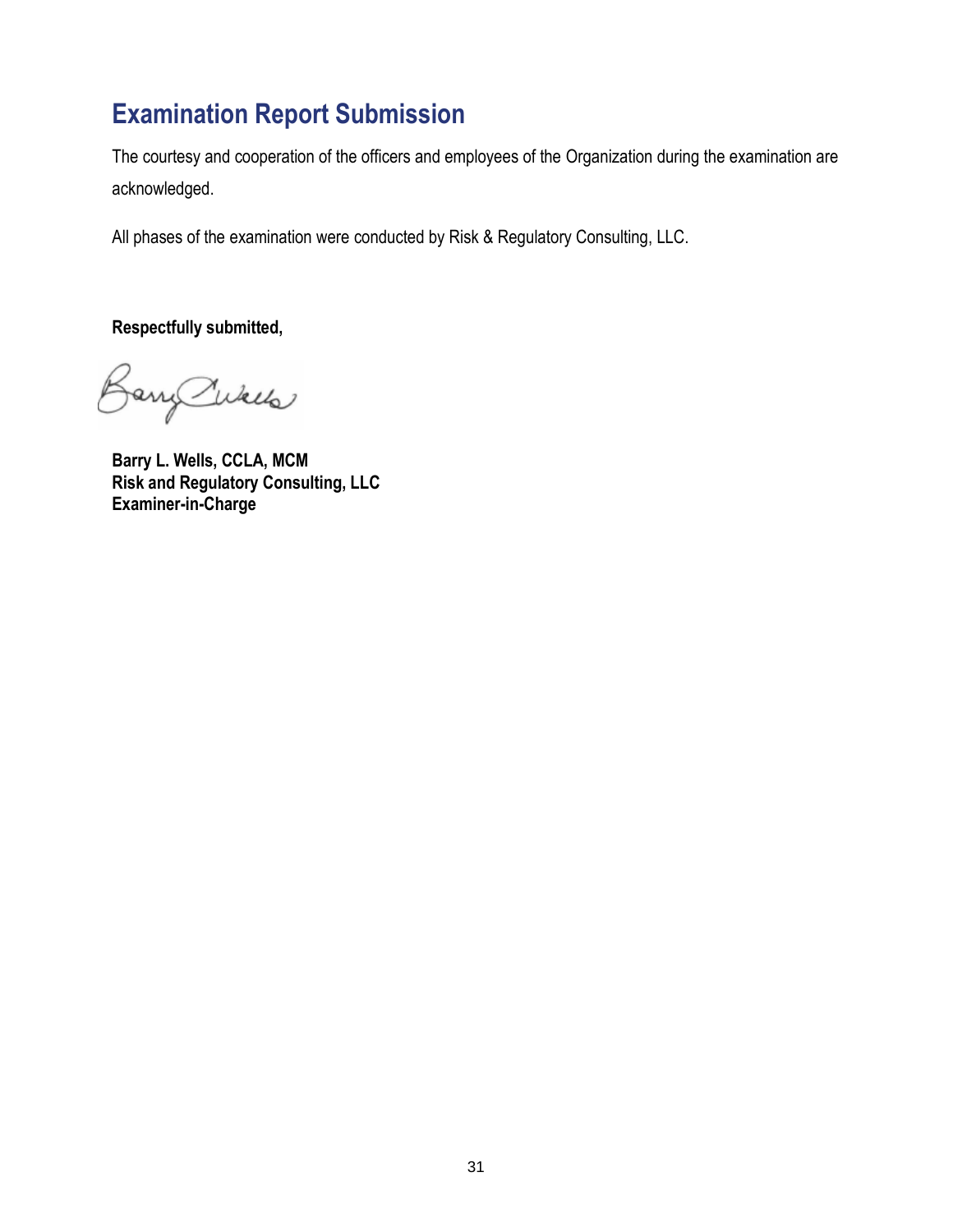## **Appendix A – Data Reporting Sample**

The Examiner's sampling methodology was discussed earlier in the report under Examiner Methodology, which made reference to the summary of the sample selection. Appendix A and B indentifies the samples, which were selected for testing as follows:

| <b>State</b>      | <b>Company ID</b> | <b>Line of Business</b>               | <b>Effective Date</b> | <b>Expiration Date</b> | <b>Period</b><br><b>Type</b> |
|-------------------|-------------------|---------------------------------------|-----------------------|------------------------|------------------------------|
| <b>ALABAMA</b>    | 520               | <b>INLAND MARINE</b>                  | 01/01/2001            | 12/31/9999             | Annual                       |
| <b>CALIFORNIA</b> | 471               | <b>ANNUAL</b><br><b>AUTOMOBILE</b>    | 01/01/1980            | 01/01/2017             | Annual                       |
| <b>COLORADO</b>   | 877               | <b>INLAND MARINE</b>                  | 01/01/2005            | 12/31/9999             | Annual                       |
| <b>GEORGIA</b>    | 190               | <b>BURGLARY</b>                       | 01/01/2011            | 12/31/9999             | Annual                       |
| <b>IDAHO</b>      | 878               | PERSONAL LINES                        | 01/01/2007            | 12/31/9999             | Annual                       |
| <b>ILLINOIS</b>   | 784               | <b>GENERAL LIABILITY</b><br>- ANNUAL  | 01/01/2010            | 01/01/2013             | Annual                       |
| <b>LOUISIANA</b>  | 662               | <b>FARMOWNERS</b>                     | 01/01/1980            | 12/31/9999             | Annual                       |
| <b>MISSOURI</b>   | 497               | <b>FIDELITY &amp; SURETY</b>          | 01/01/2005            | 12/31/9999             | Annual                       |
| <b>MONTANA</b>    | 33                | <b>FIRE</b>                           | 01/01/1980            | 12/31/9999             | Annual                       |
| <b>NEVADA</b>     | 31                | <b>INLAND MARINE</b>                  | 01/01/1980            | 12/31/9999             | Annual                       |
| <b>NEW JERSEY</b> | 220               | <b>QUARTERLY</b><br><b>AUTOMOBILE</b> | 01/01/2006            | 12/31/9999             | Quarterly                    |
| <b>OKLAHOMA</b>   | 11                | <b>BURGLARY</b>                       | 01/01/2001            | 12/31/9999             | Annual                       |
| <b>WASHINGTON</b> | 206               | ANNUAL<br><b>AUTOMOBILE</b>           | 01/01/1980            | 12/31/9999             | Annual                       |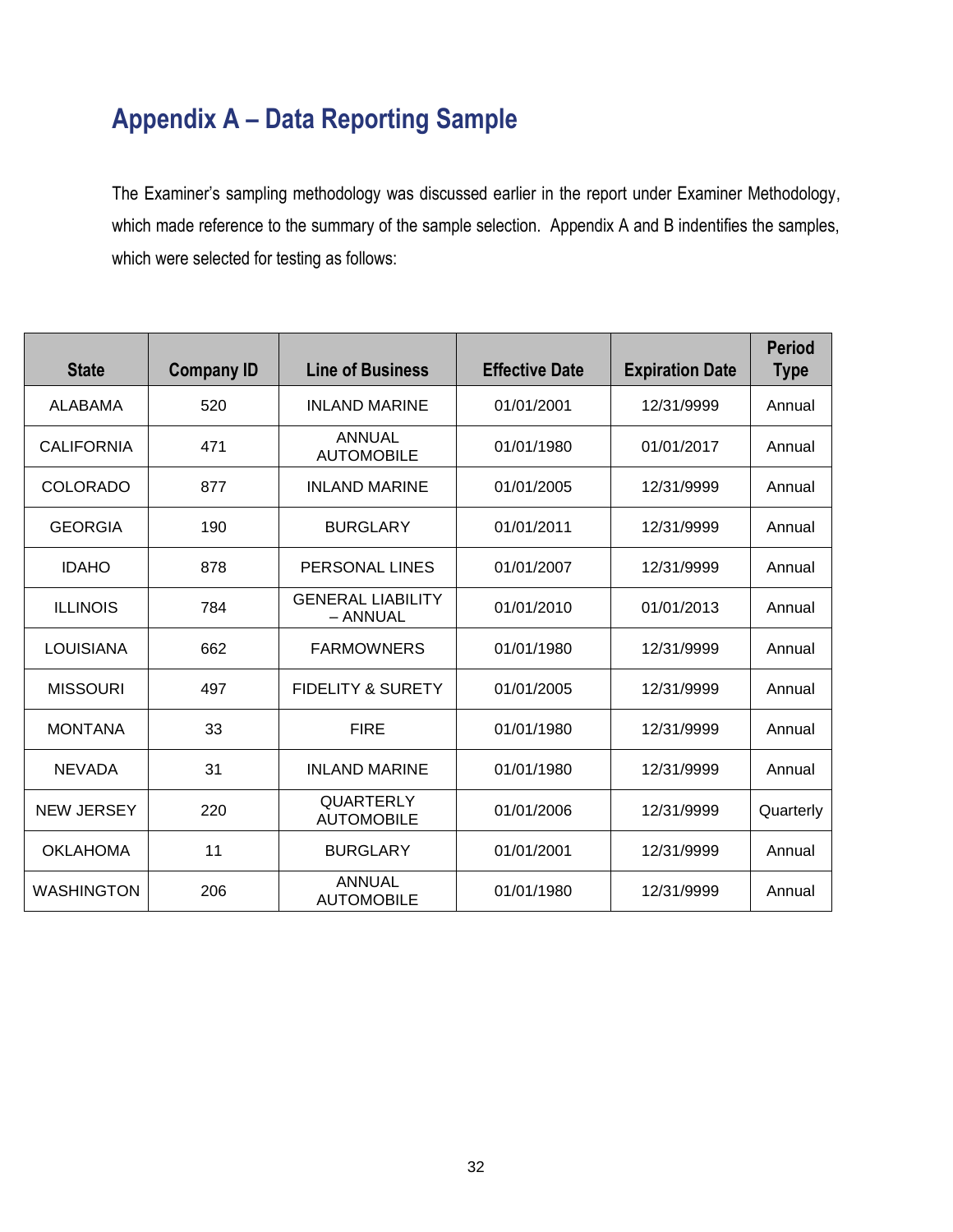# **Appendix B – Report Issues Sample**

| Sample<br>Number | Company ID | <b>Reports with</b><br><b>Issues LOB</b>            |
|------------------|------------|-----------------------------------------------------|
| 001              | 89         | Automobile -<br>2011 quarterly                      |
| 002              | 294        | Automobile -<br>2010 Annual                         |
| 003              | 379        | Automobile -<br>2012 Annual                         |
| 004              | 454        | Automobile -<br>2010, 2011, and<br>2012 Annual      |
| 005              | 546        | Automobile -<br>2010 Annual                         |
| 006              | 602        | Automobile -<br>2012 Annual                         |
| 006              | 717        | Automobile -<br>2012 Annual                         |
| 008              | 806        | Automobile -<br>2010 Annual                         |
| 009              | 904        | Fire and Allied -<br>2010, 2011, and<br>2012 Annual |
| 010              | 914        | Automobile -<br>2010, 2011, and<br>2012 Annual      |
| 011              | 935        | Automobile -<br>2010, 2011, and<br>2012 Annual      |
| 012              | 156        | <b>Businessowners</b><br>- 2010 and 2012<br>Annual  |
| 013              | 221        | Automobile -<br>2012 Annual                         |